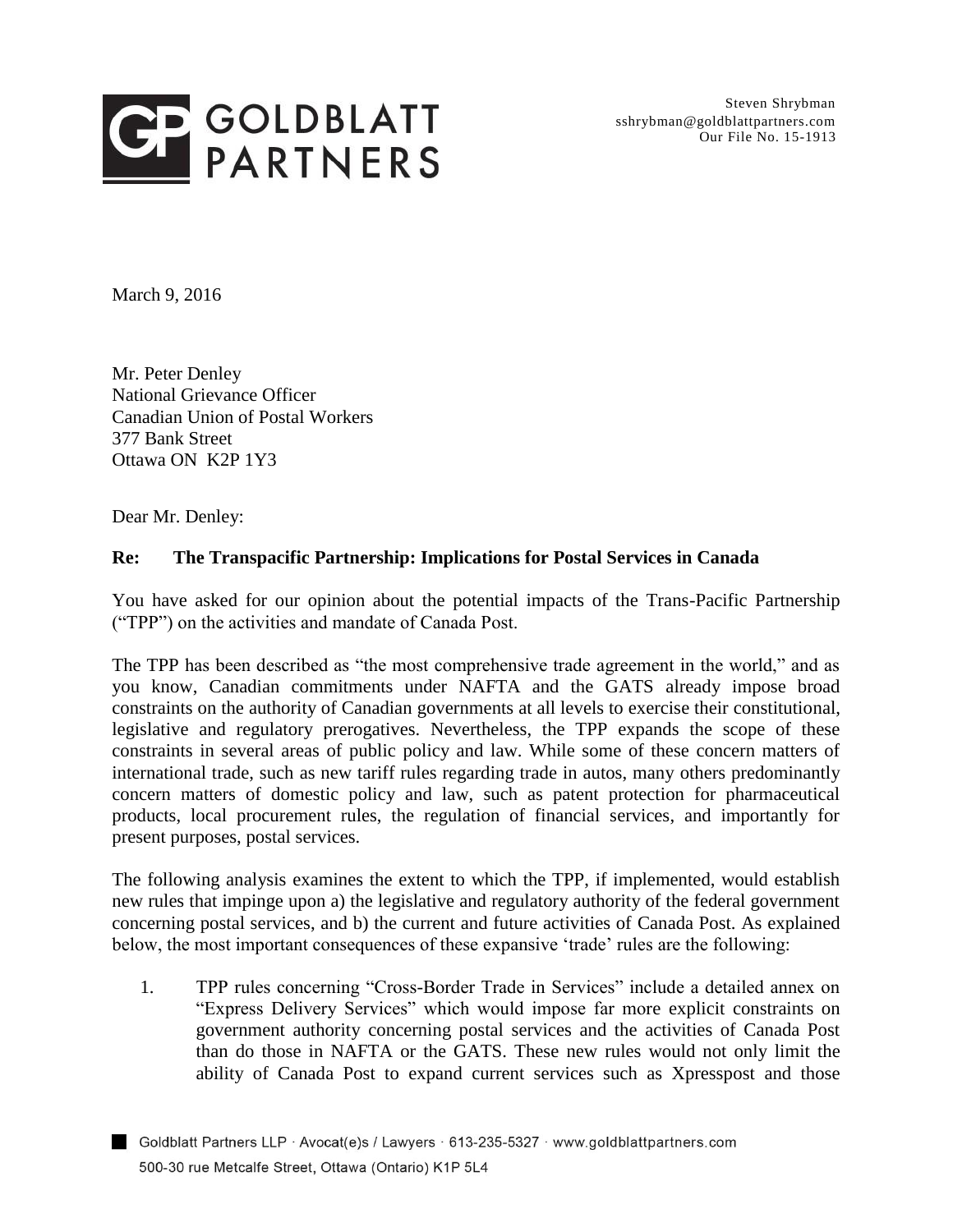

provided by its subsidiary Purolator, but would threaten its ability to maintain its current business model of integrated express delivery and letter mail services.

- 2. TPP rules concerning "State Owned Enterprises" (SOEs) and monopolies also expand and make more explicit similar constraints in NAFTA and the GATS on the conduct of Canada Post in meeting its mandate to provide universal postal services to Canadians while maintaining a viable business model that includes express delivery services.
- 3. The TPP expands the scope for investor-state dispute settlement ("ISDS") which has proven to be the most pernicious feature of new 'trade' liberalization rules and one that many nations are now attempting to curtail. In so doing, the TPP raises the spectre of another protracted investor-state claim challenging the activities of Canada Post, like the *UPS v. Canada* case*,* this time buttressed by TPP provisions concerning SOEs and monopolies and the Annex on Express Delivery Services, which disparage the integration of monopoly (letter-mail) and commercial (express delivery) services that is at the heart of the Canada Post business model.
- 4. TPP rules concerning postal services closely reflect the objectives of the private courier industry, notably Fedex and UPS, which committed substantial resources to influencing TPP negotiations. The objective of the industry is to curtail or even eliminate competition from public sector service providers, particularly in the market for express delivery services. In aid of that objective, the industry is seeking an enforceable right to take advantage of Canada Post's national infrastructure (sales, collection and delivery) – without being encumbered by its public service obligations.
- 5. In an economic environment in which advantage goes to the enterprise that can innovate and respond to new market demands, such as those being driven by ecommerce, the effect of the TPP rules is not only to lock public sector service providers into the *status quo*, but through new rules on express delivery services, SOEs and monopolies, and the "ratchet mechanism" - to ultimately reduce or even eliminate their capacity to compete in the new marketplace.

In reviewing the TPP, one is struck not only by its complexity, but also by the redundancy of rules that seek to limit the role of public sector postal services. These rules entrench a neo-liberal model that seeks, through deregulation and privatization, to reduce or eliminate the role of public sector service providers.

Given the determined efforts by and demonstrable success of the courier industry in shaping the formulation of TPP rules, it would be prudent to anticipate the aggressive use of the regime to promote the interests of this industry. While this may ultimately result in trade challenges and investor claims, the more pervasive impacts are likely to be felt as a chill on government policy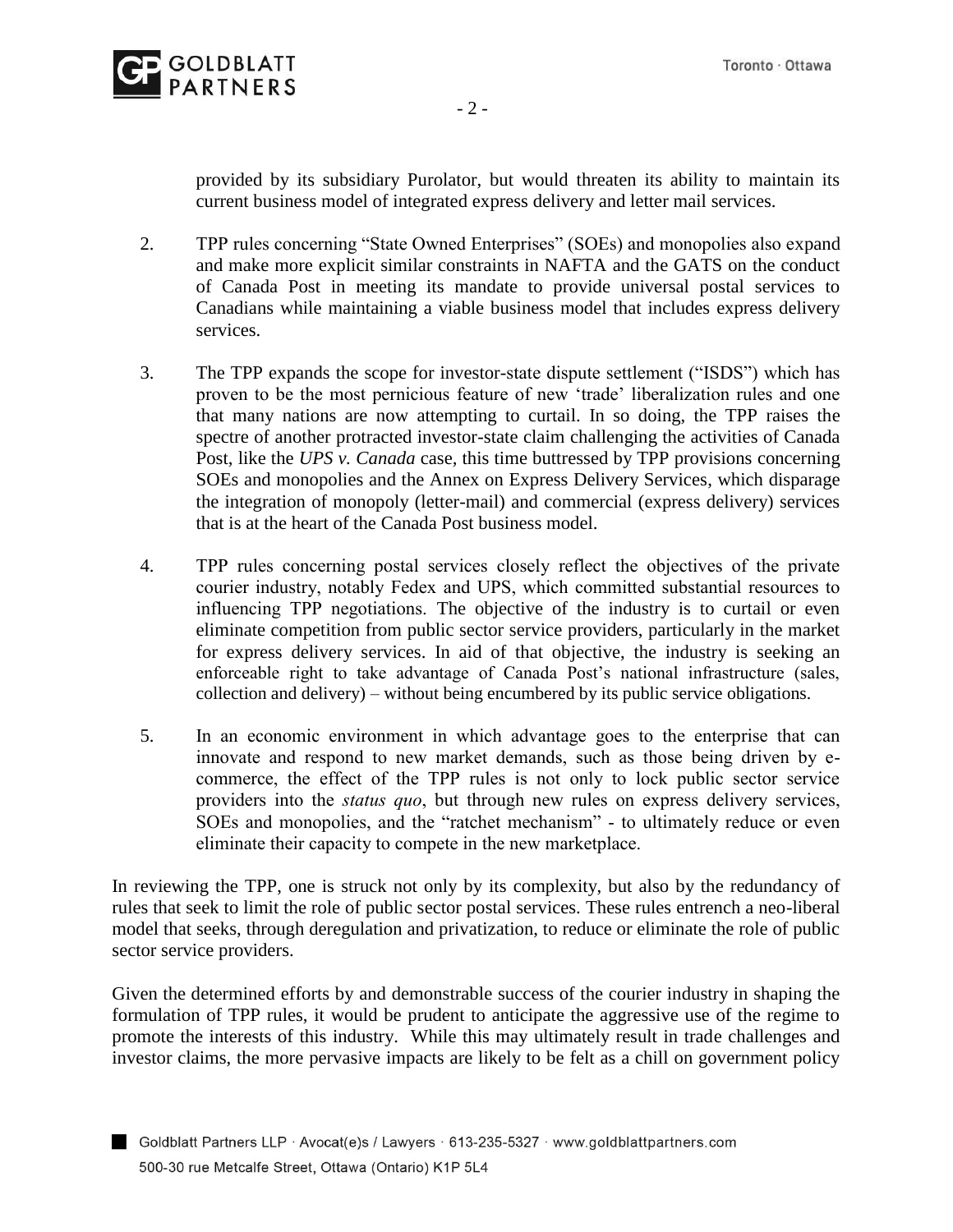

or regulatory reform concerning postal services as industry lobbyists will be quick to remind any government of the constraints imposed by the TPP.

In short, while TPP rules present no *direct* threat to the letter mail mandate of Canada Post, they impose significant constraints on its ability to maintain a business model that depends upon the integration of express package, courier and letter mail services – i.e. Xpresspost and the courier services of its subsidiary, Purolator.

Furthermore, TPP rules would establish new barriers that would limit Canada's options for empowering Canada Post to respond to new challenges and emergent opportunities in the marketplace. Given the importance of courier and express delivery services to the Canada Post service model, and the vital role that innovation plays in the success of any business entity, it is not unreasonable to regard the TPP as presenting a material, as well as an existential threat to the future of Canada Post.

To our knowledge there are no putative benefits to be gained by Canada in respect of commitments pertaining to postal or courier services. Nevertheless, and although Canada had the authority to exempt the postal sector from some or all TPP rules as other parties – most notably Japan and Singapore – have done, the Harper government, for reasons it chose not to explain, declined to do so.

### **Section 1. Canada's Current International Trade Commitments**

### **A. Canada's Universal Postal System and International Trade Rules**

The Trans-Pacific Partnership ("TPP") is not the first trade agreement to undermine the policy autonomy of the Parliament of Canada and the role of the Canada Post Corporation ("Canada Post") in respect of postal and related services.

Canada is already subject to overlapping rules affecting postal services in the General Agreement on Trade in Services ("GATS") and the North American Free Trade Agreement ("NAFTA").

In large measure, these 'trade' rules reflect the agenda of large transnational courier and express delivery companies (the "courier industry") that for over twenty years have been engaged in a campaign to limit the role of public postal services. While efforts to persuade governments to deregulate postal services as a matter of domestic policy have generally failed, the same objectives are being pursued through trade negotiations.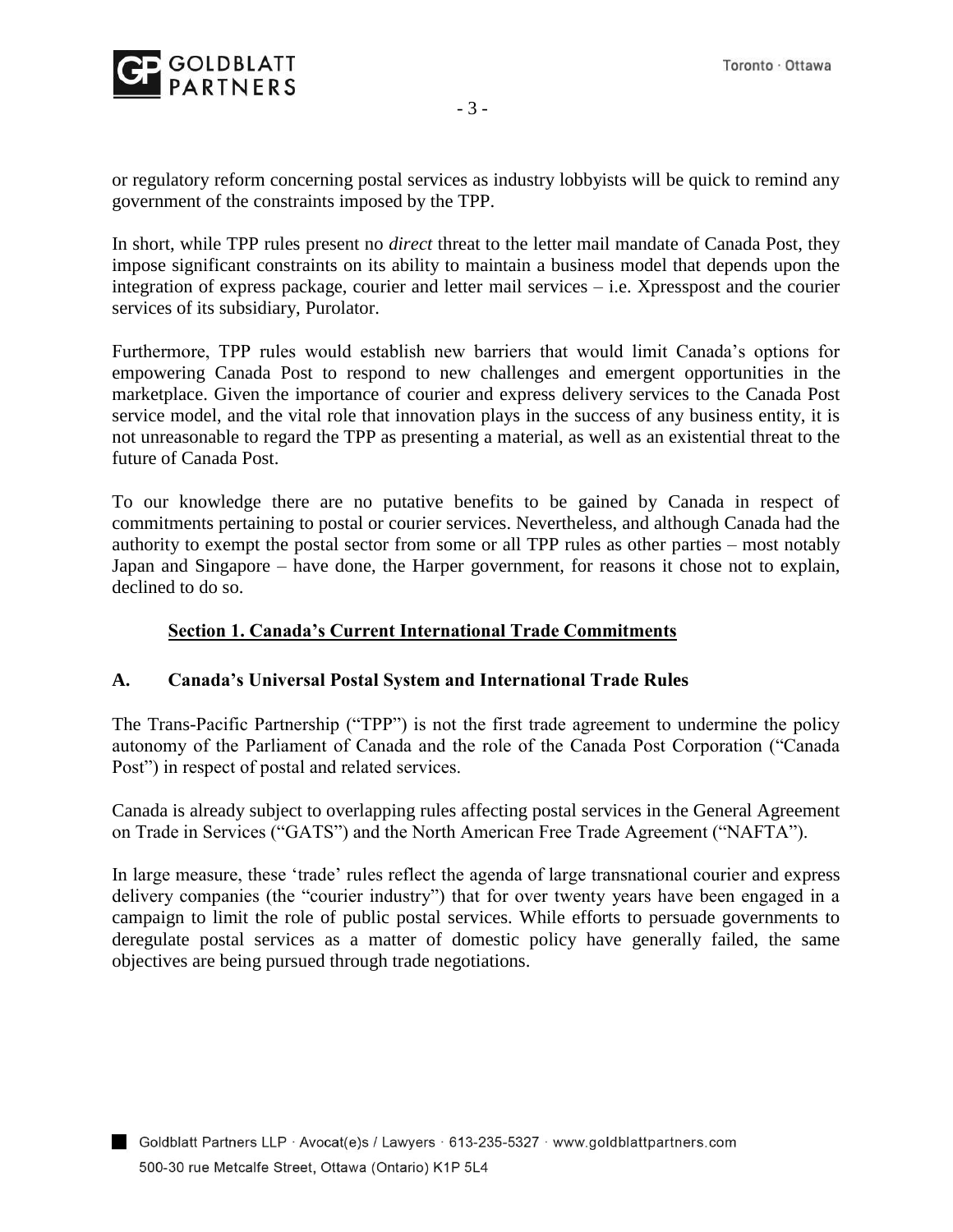

Previous assessments have described the multi-pronged strategy of companies like UPS and FedEx, which has included: $(1)$  lobbying for trade rules to curtail or even eliminate the role of public postal services, particularly in respect of express delivery and courier services; (2) engaging in strategic litigation against the U.S. and German postal services;<sup>2</sup> and (3) initiating a NAFTA investor-state claim against Canada, *UPS v. Canada*.

Fortunately, the courier industry largely failed to achieve its objectives during GATS negotiations, and UPS lost its NAFTA claim against Canada. It has, however, had much more success in respect of bilateral trade agreements, or preferential trade areas ("PTAs") between the United States and other countries. For example, the 2004 Australia-United States Free Trade Agreement included specific provisions designed to restrict state postal monopolies' ability to compete with express delivery services in the non-monopoly market.<sup>3</sup> The  $2003$  Chile-United States Free Trade Agreement included a provision that requires Chile – but not the U.S. – to refrain from imposing new restrictions on express delivery services in its territory.<sup>4</sup>

For the reasons described below, the TPP can be seen as representing the high water mark for efforts by the courier industry to establish international trade rules that serve its objectives.

These developments are taking place at a time when public postal services are under increasing pressure to fulfil their service mandates in consequence of the ever-decreasing demand for traditional letter mail services. The information technology (IT) revolution and the advent of new communication technologies and social media networks have contributed to a decline of physical mail volumes since the 1990s.<sup>5</sup> These developments threaten Canada Post's ability to fulfill its "universal service obligation" under both Canadian and international law.<sup>6</sup>

<sup>&</sup>lt;sup>1</sup> Scott Sinclair, *The GATS and Canadian Postal Services* (Ottawa: Canadian Centre for Policy Alternatives, March 2001) [Online: [https://www.citizen.org/documents/Sinclair%20POSTAL.pdf\]](https://www.citizen.org/documents/Sinclair%20POSTAL.pdf) (*"GATS and Canadian Postal Services*"); and Jim Grieshaber-Otto and Scott Sinclair, *Return to Sender: The Impact of GATS "Pro-Competitive Regulation" on Postal and Other Public Services* (Canadian Centre for Policy Alternatives, 28 January 2004) [Online: [https://www.policyalternatives.ca/publications/reports/return-sender\]](https://www.policyalternatives.ca/publications/reports/return-sender) (*"Return to Sender*").

<sup>2</sup> For example *Federal Express Corporation v. United States Postal Service*, 40 F.Supp.2d 943 (W.D.Tenn. 1999); *UPS Europe SA v.* Commission (Deutsche Post AG intervening) (T-175/99) [2002] All ER (D) 307 (Mar).

<sup>3</sup> *Australia-US Free Trade Agreement*, Art. 10.12.3.

<sup>4</sup> *Chile-US Free Trade Agreement*, Chapter 11, Annex 11.6.

<sup>&</sup>lt;sup>5</sup> Siva Somasundram and Iain Sandford, "Regulation of postal services in a changing market environment: lessons from Australia and elsewhere", in *WTO Domestic Regulation and Services Trade: Putting Principles into Practice,*  eds. Aik Hoe Lim, Bart De Meester (Cambridge: Cambridge University Press, 2014) at pp. 182-183.

<sup>6</sup> Canada's obligations under international law include those set out in Article 3.1 of the Universal Postal Convention, that obligates it to ensure that all "users/customers enjoy the right to a universal postal service involving the permanent provision of quality basic postal services at all points in their territory, at affordable prices." As set out in section 5 of the *Canada Post Corporation Act*, R.S.C. 1985, c. C-10, the purpose of Canada Post includes providing high-quality, affordable postal and related services to all Canadians in all regions of the country by means of a government institution that is accountable. Despite Canada's vast geography, Parliament required Canada Post to provide a standard of service that is "similar with respect to communities of the same size" and that

Goldblatt Partners LLP · Avocat(e)s / Lawyers · 613-235-5327 · www.goldblattpartners.com 500-30 rue Metcalfe Street, Ottawa (Ontario) K1P 5L4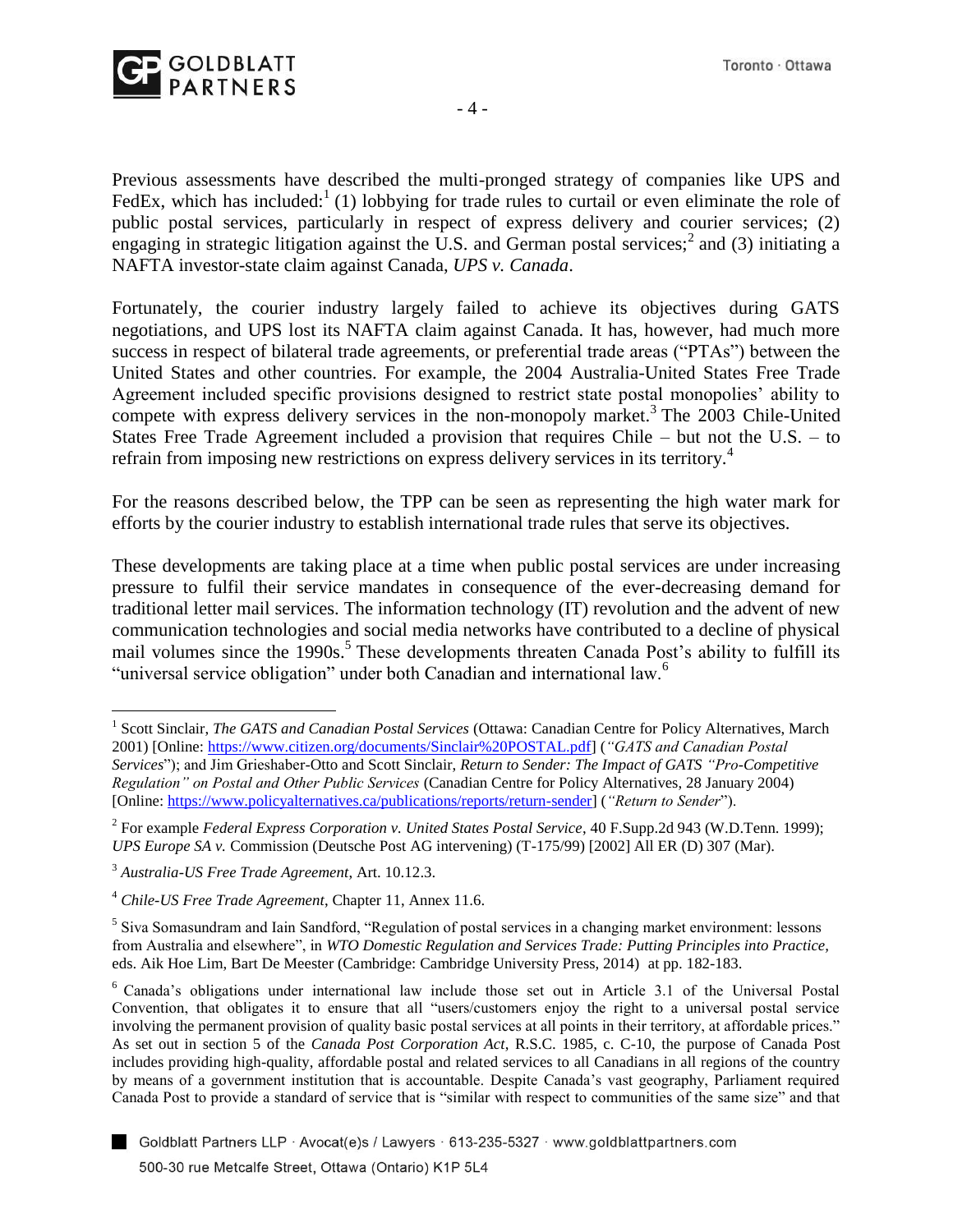

In order to remain financially sustainable while still achieving its public service mandate,  $\frac{7}{1}$ including universal service, Canada Post has adopted a strategy of providing services that complement its primary mandate concerning letter mail and that are increasingly in demand. These include parcel and express delivery services (i.e. Xpresspost, as well as those of its subsidiary, Purolator). Thus, while letter mail volumes continue to decline, the opposite is true for express delivery and courier services, which are growth areas in part due to the rise of ecommerce.<sup>8</sup> It is in respect of these non-letter mail service areas that the TPP poses the greatest threat.

Before turning to the relevant provisions of the TPP which are of greatest concern, the following briefly describes the GATS and NAFTA rules concerning postal services, which provide the baseline against which TPP rules need to be evaluated.

# **(i) The General Agreement on Trade in Services ("GATS")**

The GATS includes extensive rules that impinge upon policy, law and practices relating to postal and express delivery services.<sup>9</sup>

The application of these rules to Canada Post has been thoroughly analysed in a study published by the Canadian Centre for Policy Alternatives, written by Scott Sinclair.<sup>10</sup> While Canada did not make specific commitments in respect of postal services under the GATS *per se,* it did make extensive commitments in the courier services sector. As noted by Mr. Sinclair,

> By listing courier services as one of its GATS specific commitments, Canada triggered the application of the 'abuse of monopolies' provisions contained in Article VIII.2. This decision has thus exposed the Canadian government and Canada Post to GATS complaints that it abuses its letter-mail monopoly position to compete unfairly in competitive services such as express  $delivery.<sup>11</sup>$

<sup>&</sup>quot;meet[s] the needs of the people in Canada" (s.  $5(2)(b)$ ). In addition to broad objectives, Canada Post must also maintain: uniform postal rates throughout the country, standards regarding frequency of collection and speed of delivery, and appropriate proximity of postal boxes and post offices (*Return to Sender, supra* at pp. 110-111).

<sup>&</sup>lt;sup>7</sup> Canada Post is required by statute to operate on a financially self-sustaining basis and return an annual dividend in the form of a payment to the general revenues of the federal government. *CPCA, supra*, ss. 5(2)(b), 27.4.

<sup>8</sup> Zhang*, supra* at p. 389.

<sup>9</sup> World Trade Organization, "Services: rules for growth and investment" [Online: https://www.wto.org/english/thewto\_e/whatis\_e/tif\_e/agrm6\_e.htm].

<sup>10</sup> *GATS and Canadian Postal Services, supra* at pp. 23-25. See also *Return to Sender, supra.* 

<sup>11</sup> *GATS and Canadian Postal Services, supra* at p. 26.

Goldblatt Partners LLP · Avocat(e)s / Lawyers · 613-235-5327 · www.goldblattpartners.com 500-30 rue Metcalfe Street, Ottawa (Ontario) K1P 5L4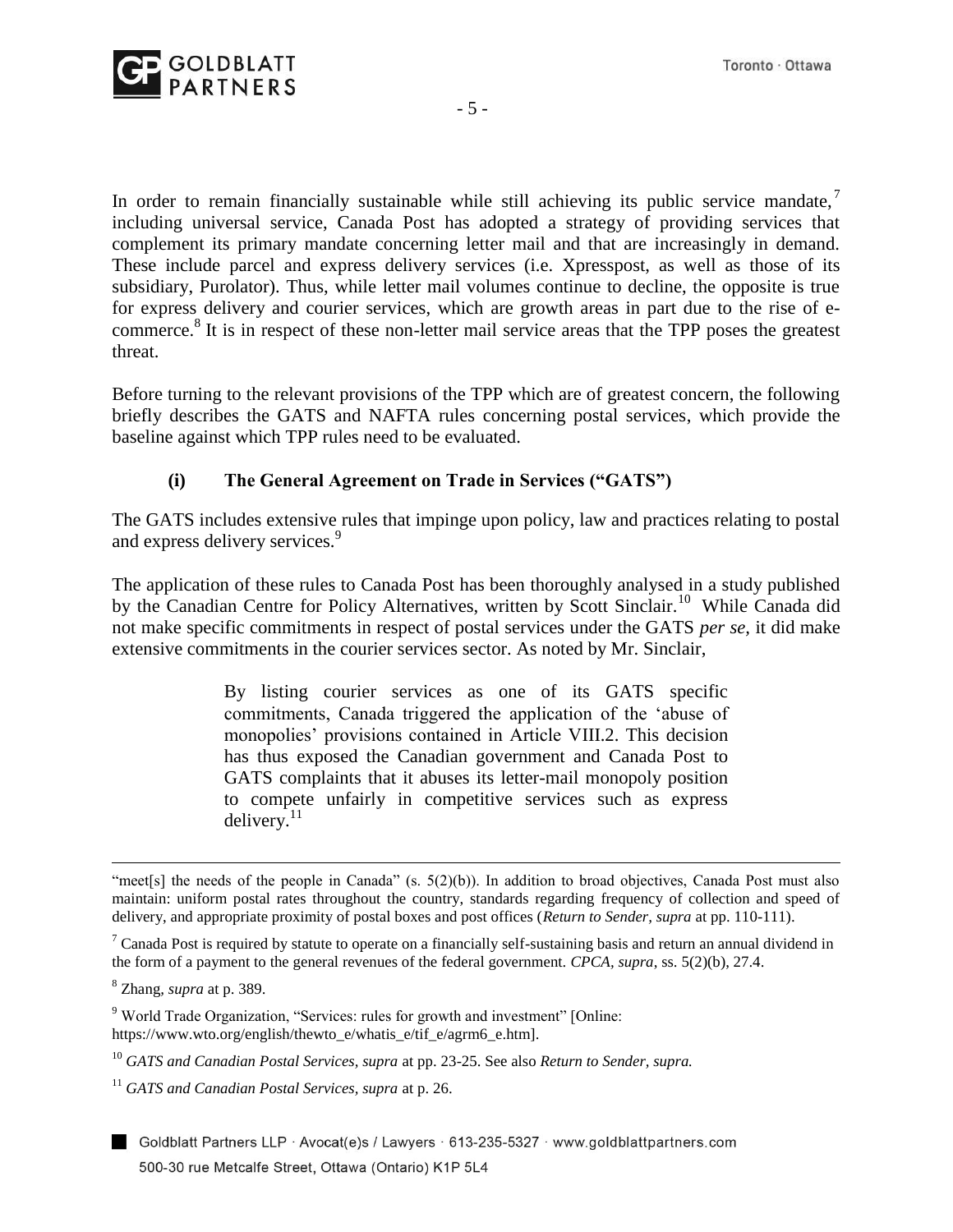

- 6 -

The specific commitments regarding courier services trigger the application of "National Treatment" and "Market Access" obligations. Under the former, foreign services or service suppliers are to be given treatment no less favourable than that given to domestic providers, and under the latter, countries are prohibited from placing "limitations" on, among other things, the number of service suppliers. $^{12}$ 

Canada has faced repeated accusations by the courier industry that it violates GATS rules, notably that Canada Post abuses its monopoly position through "cross-subsidization".<sup>13</sup> The allegation, in short, is that Canada Post uses revenues from its exclusive privilege letter operations to subsidize its express courier operations, both its own operations (Xpresspost) and those of its subsidiary (Purolator). Numerous impartial investigations and reviews by, among others, Canada Post's auditors, have consistently established that there is no evidence of crosssubsidization.<sup>14</sup> This issue has never been litigated before a WTO panel.

Efforts to expand the scope of the GATS, and to extend stringent "pro-competitive" rules from the telecommunications sector to the postal services sector,<sup>15</sup> were generally unsuccessful. Had they succeeded, the result would have surely undermined core features of Canada Post's public interest mandate and the viability of a public postal system.<sup>16</sup>

# **(ii) The North American Free Trade Agreement ("NAFTA")**

NAFTA contained no provisions explicitly referring to postal services. However, due to NAFTA's "top-down" approach, the general commitments in the agreement automatically covered all non-exempted sectors, including postal and express delivery services. This also meant that foreign investment in such services was subject to Chapter 11 rules concerning investment, which include investor-state dispute settlement ("ISDS"). Chapter 11 rules require Canada to accord foreign investors a number of broadly defined rights that seriously limit its policy and regulatory options, as well as the activities of its monopolies and state enterprises such as Canada Post when they exercise the "regulatory, administrative or governmental authority that the Party has delegated to it. "

In January 2000, UPS launched an investor-state claim against Canada alleging numerous violations of NAFTA rules and seeking \$160 million in damages. A key aspect of the allegations was that Canada Post was illegally cross-subsidizing competitive courier services by, among

<sup>12</sup> *GATS and Canadian Postal Services, supra* at pp. 29-35.

<sup>13</sup> *GATS and Canadian Postal Services, supra* at pp. 6, 26.

<sup>14</sup> See a summary of these reviews and investigations in *GATS and Canadian Postal Services, supra* at p. 26; *Return to Sender, supra* at p. 123.

<sup>15</sup> *Return to Sender, supra.* 

<sup>16</sup> *Return to Sender, supra* at p. 111-112.

Goldblatt Partners LLP · Avocat(e)s / Lawyers · 613-235-5327 · www.goldblattpartners.com 500-30 rue Metcalfe Street, Ottawa (Ontario) K1P 5L4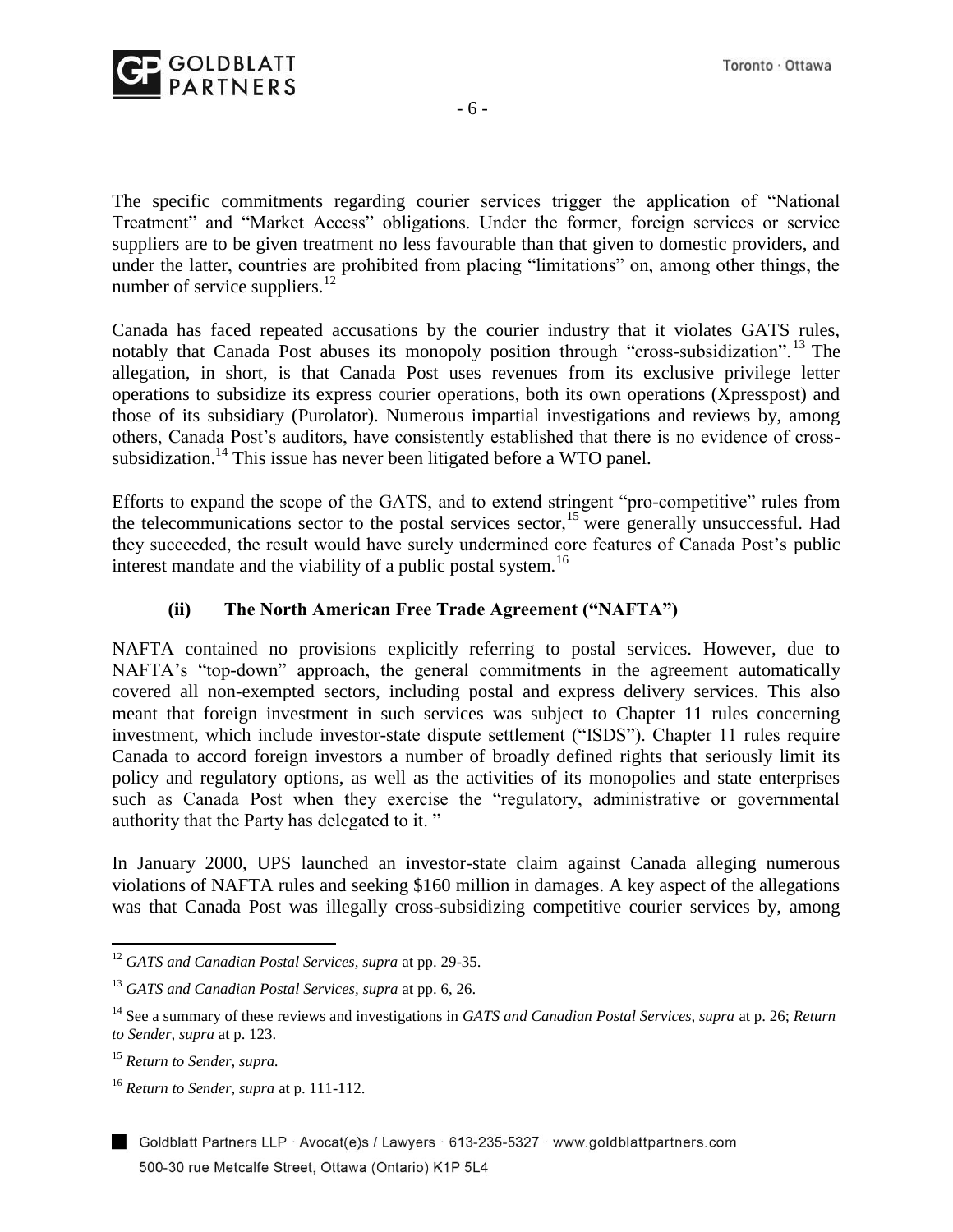

 $\overline{a}$ 

other things, granting Xpresspost and Purolator privileged access to its infrastructure of post offices and delivery networks.<sup>17</sup> Canada persuaded the majority of the panel that the actions of Canada Post at issue were neither those of the Government of Canada, nor carried out in the exercise of delegated governmental authority, and therefore were not amenable to ISDS. Having found that UPS was not entitled to sue Canada under ISDS procedures, the panel did not comment on whether Canada Post's courier services and/or its relationship with Purolator were in breach of NAFTA requirements. That question could only be resolved if the matter was raised by the U.S. or Mexico under state-to-state dispute procedures.

In addition to NAFTA provisions concerning investment, Chapter 15: "Competition Policy, Monopolies and State Enterprises", imposes obligations on state-owned monopolies to adhere to commercial considerations, rules respecting non-discrimination in the trade of monopoly goods and services, and prohibitions against the abuse of monopoly positions to engage in anticompetitive conduct in non-monopoly markets, and these are discussed further below.

#### **B. The Courier Industry's Influence on International Trade Rules**

As noted, the courier industry largely failed to achieve its objectives of broadening the GATS to include "pro-competition" rules on postal services (akin to those in place for telecommunications). In *UPS v. Canada,* it failed to convince the majority of the panel that Canada Post's commercial decisions should be subject to investor-state arbitration. UPS also lost a high-profile claim under European Commission rules alleging cross-subsidization by Deutsche Post in its acquisition of DHL (a large commercial courier business). It has, however, had considerably more success in influencing a series of preferential trade agreements ("PTAs") between the United States and other countries. As described by Ruosi Zhang, a counsellor in the Trade in Services Division of the WTO Secretariat:

> Of the twelve PTAs reviewed that involve the United States, all but two (those with Jordan and Singapore) contain additional disciplines for express delivery services, either as part of the chapter on crossborder trade in services or in a dedicated annex to it. Obviously, this reflects the strong interest of the United States and its industry in greater market openings in this sector. These disciplines typically include a definition of express delivery services (along the lines put forward by the United States in its GATS proposal in 2000), a confirmation of the parties' intention to at least maintain the level of market access existing at the moment of signature, and some competition safeguards, – for example preventing the direction of revenues derived from monopoly postal

<sup>17</sup> *UPS v. Canada, supra* at para. 11; see also *GATS and Canadian Postal Services, supra* at pp. 27-28.

Goldblatt Partners LLP · Avocat(e)s / Lawyers · 613-235-5327 · www.goldblattpartners.com 500-30 rue Metcalfe Street, Ottawa (Ontario) K1P 5L4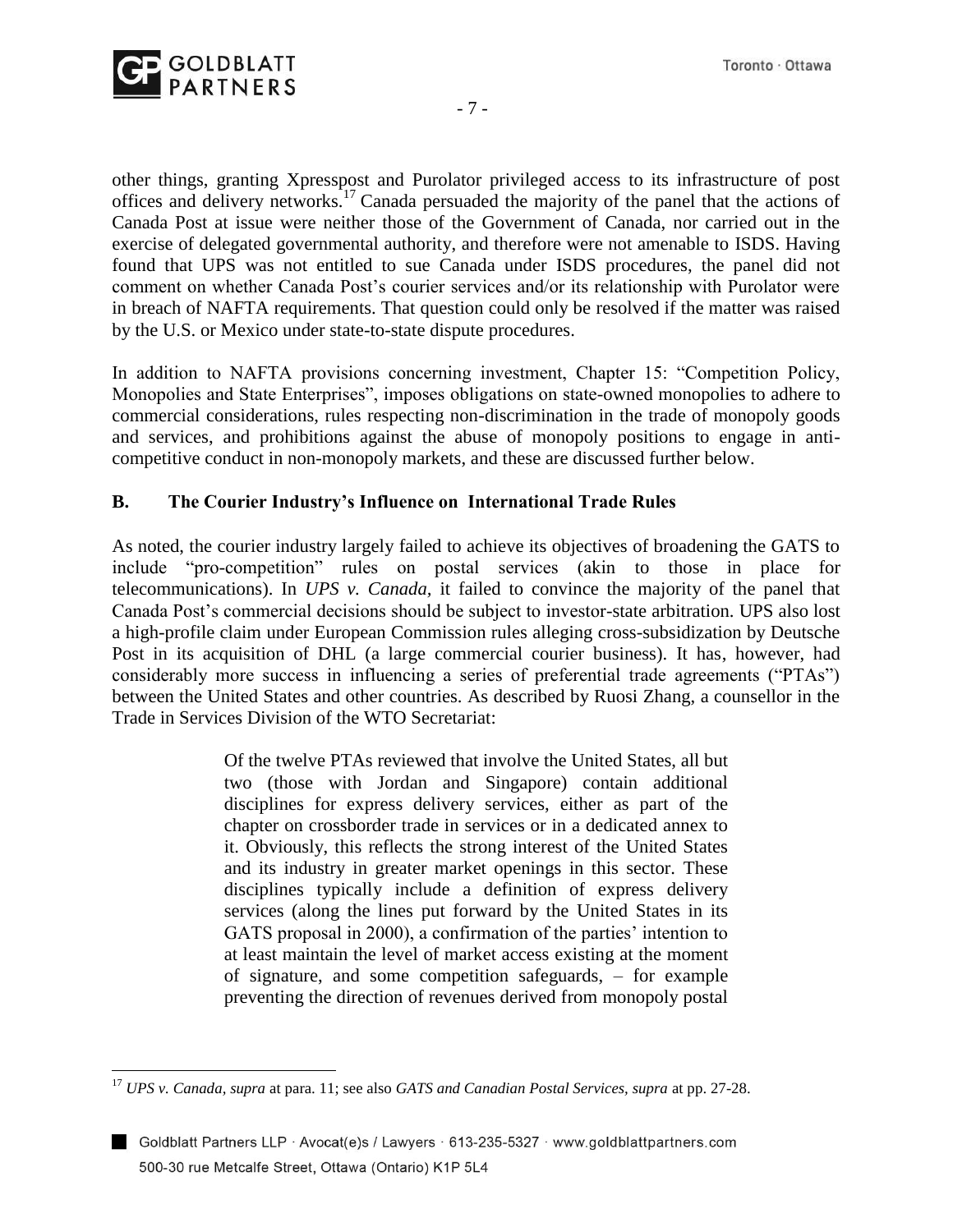

services to confer an advantage to competitive suppliers of express delivery services.<sup>18</sup>

Prof. Zhang describes the above rules as a "great victory for the United States" given the fact that few countries had undertaken commitments under GATS with respect to postal and courier services.<sup>19</sup> She notes that "the general level of commitments on postal and courier services in PTAs is significantly higher than GATS commitments.<sup>"20</sup>

Very similar rules to those in the PTAs concerning express delivery services have been incorporated into the TPP by Annex 10-B to the Cross-Border Trade in Services Chapter. As with the PTAs and described below, the "Express Delivery Services Annex" in the TPP locks in current levels of market access, and explicitly prohibits cross-subsidization of competitive suppliers of express delivery services by postal monopolies.

These TPP rules are clearly testament to the success of courier industry lobbying efforts.<sup>21</sup>As acknowledged by the U.S. Trade Representative, the Express Delivery Services Annex was included "to address the unique challenges private suppliers face when competing with national postal entities in express delivery" and includes "new commitments that address longstanding issues for U.S. services suppliers."<sup>22</sup>

In addition to the Express Delivery Services Annex, other elements of the TPP can also be seen as directly responsive to industry influence, notably those set out in Chapter 17 concerning "State-Owned Enterprises and Designated Monopolies", discussed below.

### **Section 2. Impact on Current Canada Post Services**

For the following reasons, the TPP can be expected to adversely impact Canada Post's current operations by providing new grounds for courier industry attacks (by way of state-to-state or investor-state claims) on Canada Post's ability to maintain its current business model of

<sup>18</sup> Ruosi Zhang, "The liberalization of postal and courier services: ready for delivery", *Opening Markets for Trade in Services Countries and Sectors in Bilateral and WTO Negotiations*, eds. Juan A. Marchetti, Martin Roy (Cambridge: Cambridge University Press, February 2009) at pp. 396-397.

<sup>19</sup> Zhang, *supra* at p. 397.

<sup>20</sup> Zhang, *supra* at p. 394.

 $21$  C. Robert Gibson and Taylor Channing, "Here's how much corporations paid US senators to fast-track the TPP bill", *Guardian* (27 May 2015) [Online: [http://www.theguardian.com/business/2015/may/27/corporations-paid-us](http://www.theguardian.com/business/2015/may/27/corporations-paid-us-senators-fast-track-tpp)[senators-fast-track-tpp\]](http://www.theguardian.com/business/2015/may/27/corporations-paid-us-senators-fast-track-tpp); and Dave Johnson, "Will TPP Kill the Post Office?", *Huffington Post* (5 June 2015) [Online: [http://www.huffingtonpost.com/dave-johnson/will-tpp-kill-the-post-of\\_b\\_7523570.html\]](http://www.huffingtonpost.com/dave-johnson/will-tpp-kill-the-post-of_b_7523570.html).

<sup>&</sup>lt;sup>22</sup> United States Trade Representative, *TPP: Made in America*, "Chapter 10: Cross-Border Trade in Services" [Online: [https://medium.com/the-trans-pacific-partnership/cross-border-trade-in-services-](https://medium.com/the-trans-pacific-partnership/cross-border-trade-in-services-2e3bdad73583#.nkc5phonx)[2e3bdad73583#.nkc5phonx\]](https://medium.com/the-trans-pacific-partnership/cross-border-trade-in-services-2e3bdad73583#.nkc5phonx).

Goldblatt Partners LLP · Avocat(e)s / Lawyers · 613-235-5327 · www.goldblattpartners.com 500-30 rue Metcalfe Street, Ottawa (Ontario) K1P 5L4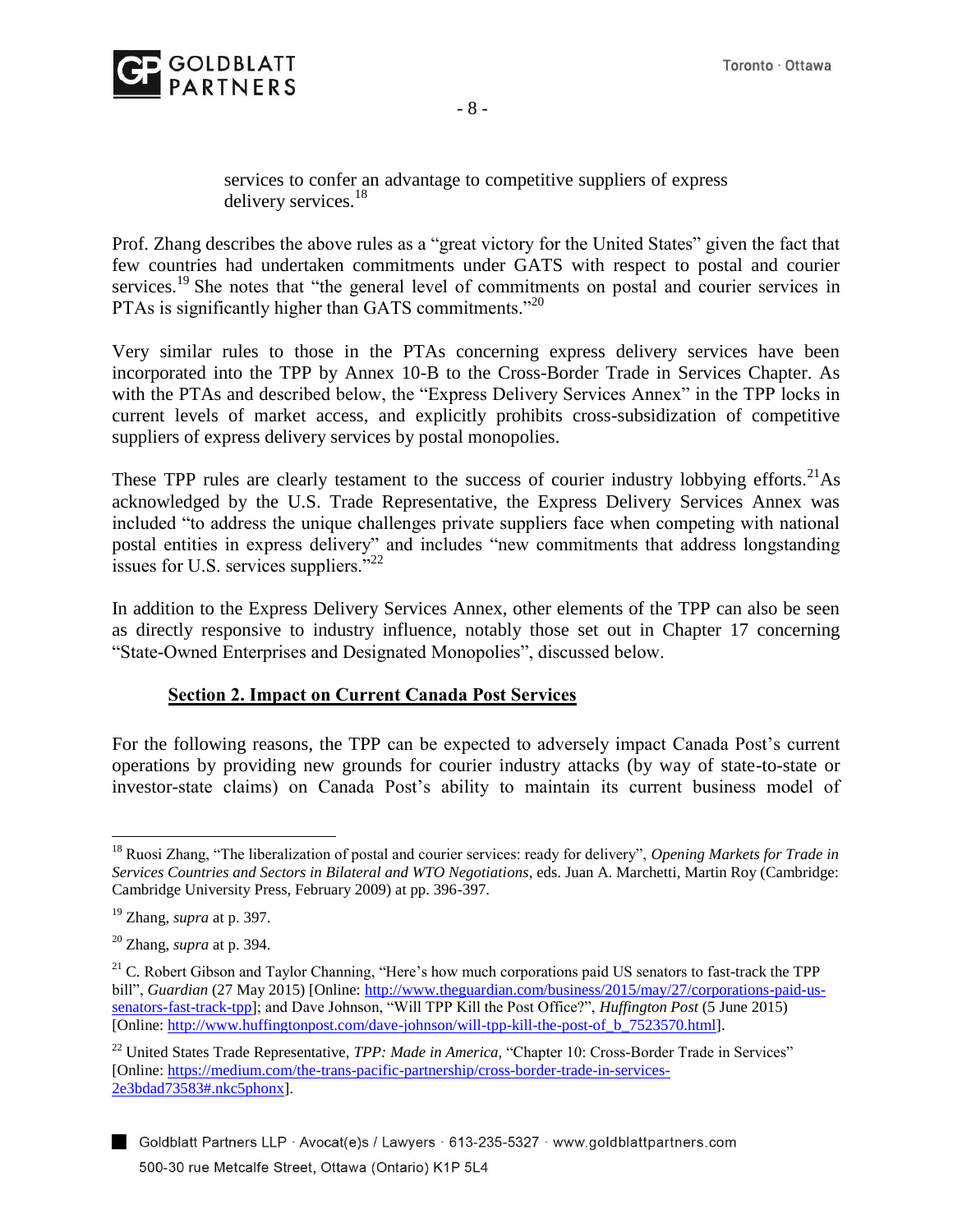

integrating the delivery of courier and express delivery services, including those of Xpresspost and Purolator, with those of its letter mail mandate.

#### **C. Express Delivery Services Annex (Annex 10-B)**

The Express Delivery Services Annex goes even further than the PTAs because it not only defines express delivery services and locks in market access, but also requires countries to define the scope of their postal monopolies. Thus, the market access provision, in conjunction with definitional requirements, clearly constrains Canada's future policy and regulation options concerning the mandate and role of Canada Post. More immediately problematic, however, are the provisions on cross-subsidization and postal monopolies which provide strong support for the contention that Canada Post is improperly assisting its express delivery services, both those of Xpresspost and Purolator.

#### **(i) Key provisions**

The most important elements of Annex 10-B to Chapter 10: Cross-Border Trade in Services,<sup>23</sup> include the following:

1. "Express Delivery Services" are defined as:

[T]he collection, transport and delivery of documents, printed matter, parcels, goods or other items, on an expedited basis, while tracking and maintaining control of these items throughout the supply of the service. Express delivery services do not include air transport services, services supplied in the exercise of governmental authority, or maritime transport services.<sup>24</sup>

2. Canada Post's monopoly concerning certain letter mail is expressly exempted from this definition. <sup>25</sup> However, the activities of Purolator would fall within the definition of express delivery services, as would services such as Xpresspost when the material being transported falls outside the definition of "letters" under s. 15(1) of the *Canada Post Corporation Act* and is therefore excluded from its monopoly.

 $^{23}$  Despite the appellation "cross-border," and as is true for the GATS, these putative 'trade' disciplines apply primarily to services delivered domestically by local companies (usually subsidiaries of U.S. or EU based transnational corporations).

<sup>24</sup> *TPP,* Chapter 10, Annex 10-B, s. 1.

<sup>&</sup>lt;sup>25</sup> *TPP*, Chapter 10, footnote 11(c).

Goldblatt Partners LLP · Avocat(e)s / Lawyers · 613-235-5327 · www.goldblattpartners.com 500-30 rue Metcalfe Street, Ottawa (Ontario) K1P 5L4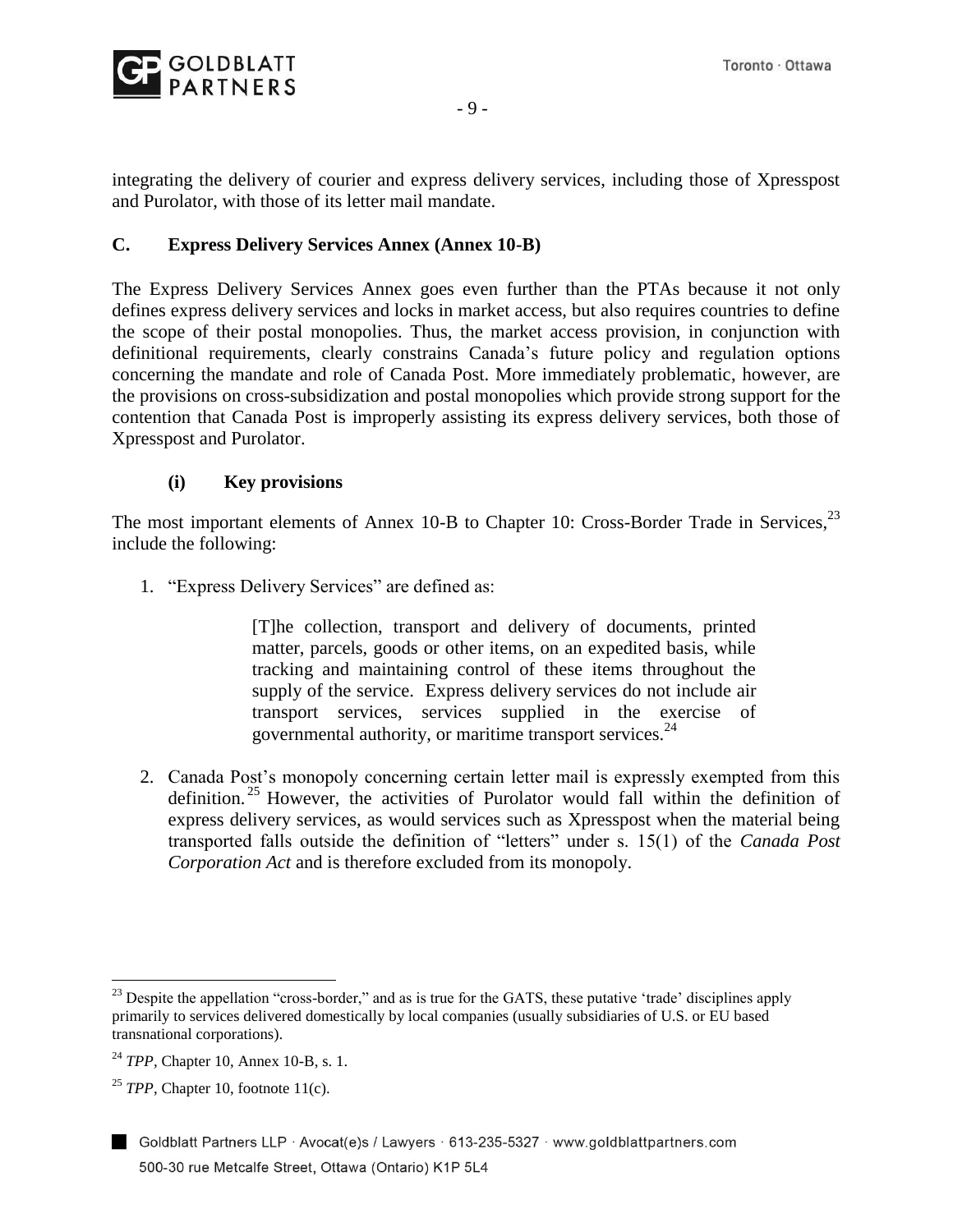

- 3. The Annex locks in current levels of market openness in the express delivery services market as of February 4, 2016, the date the TPP was signed.<sup>26</sup> This provision is framed in terms of the "desire" of the parties, and is backed by a consultation mechanism which arguably would not include recourse to dispute resolution under Chapter 28. Even so, the Annex would stand in the way of any future expansion of Canada Post's monopoly into this market.
- 4. The Annex specifically prohibits the use of revenues derived from a postal monopoly to "cross-subsidize" its own or any other competitive supplier of Express Delivery Services, regardless of ownership.<sup>27</sup>
- 5. The Annex requires governments to ensure that a postal monopoly does not "abuse its monopoly position to act in the Party's territory in a manner inconsistent with the Party's commitments under Article 9.4 (National Treatment), Article 10.3 (National Treatment) or Article 10.5 (Market Access) with respect to the supply of express delivery services.<sup>228</sup> This is a broader and more explicit requirement than exists under NAFTA's general rules related to Monopolies and State Enterprises.<sup>29</sup>
- 6. The Annex prohibits Parties from requiring a foreign express delivery service supplier of another country to provide basic universal postal service, or assess fees or other charges for the purpose of funding the supply of another delivery service.<sup>30</sup>

### **(ii) Locking in deregulation and precluding future reform**

While some of the above commitments are similar to those made under the GATS and NAFTA, the Express Delivery Services Annex goes further by expanding upon and delineating these obligations. Moreover, as Canada made no specific commitments under the GATS in respect of postal services *per se* (although it made commitments in respect of courier services), the Annex also creates new commitments concerning these services. Furthermore, the service classification system adopted by the GATS to delineate the scope GATS commitments defines postal services – for which Canada has made no commitments – broadly to include express delivery services rendered by a national postal administration.<sup>31</sup> In other words, the Annex effectively erases the distinction between public and private services in this sector that the GATS preserved.

<sup>&</sup>lt;sup>26</sup> *TPP*, Chapter 10, Annex 10-B, s. 4. The *Canada Post Corporation Act* grants Canada Post the "sole and exclusive privilege of collecting, transmitting and delivering letters to the addressee thereof within Canada" (s. 14(1)).

<sup>27</sup> *TPP*, Chapter 10, Annex 10-B, s. 5.

<sup>28</sup> *TPP*, Chapter 10, Annex 10-B, s. 6.

<sup>&</sup>lt;sup>29</sup> *NAFTA*, Art. 1502(3)(a), (c). This topic is further addressed below in the section discussing Chapter 17 of the TPP.

<sup>30</sup> *TPP*, Chapter 10, Annex 10-B, s. 7.

<sup>31</sup> *GATS and Canadian Postal Services, supra* at p. 31

Goldblatt Partners LLP · Avocat(e)s / Lawyers · 613-235-5327 · www.goldblattpartners.com 500-30 rue Metcalfe Street, Ottawa (Ontario) K1P 5L4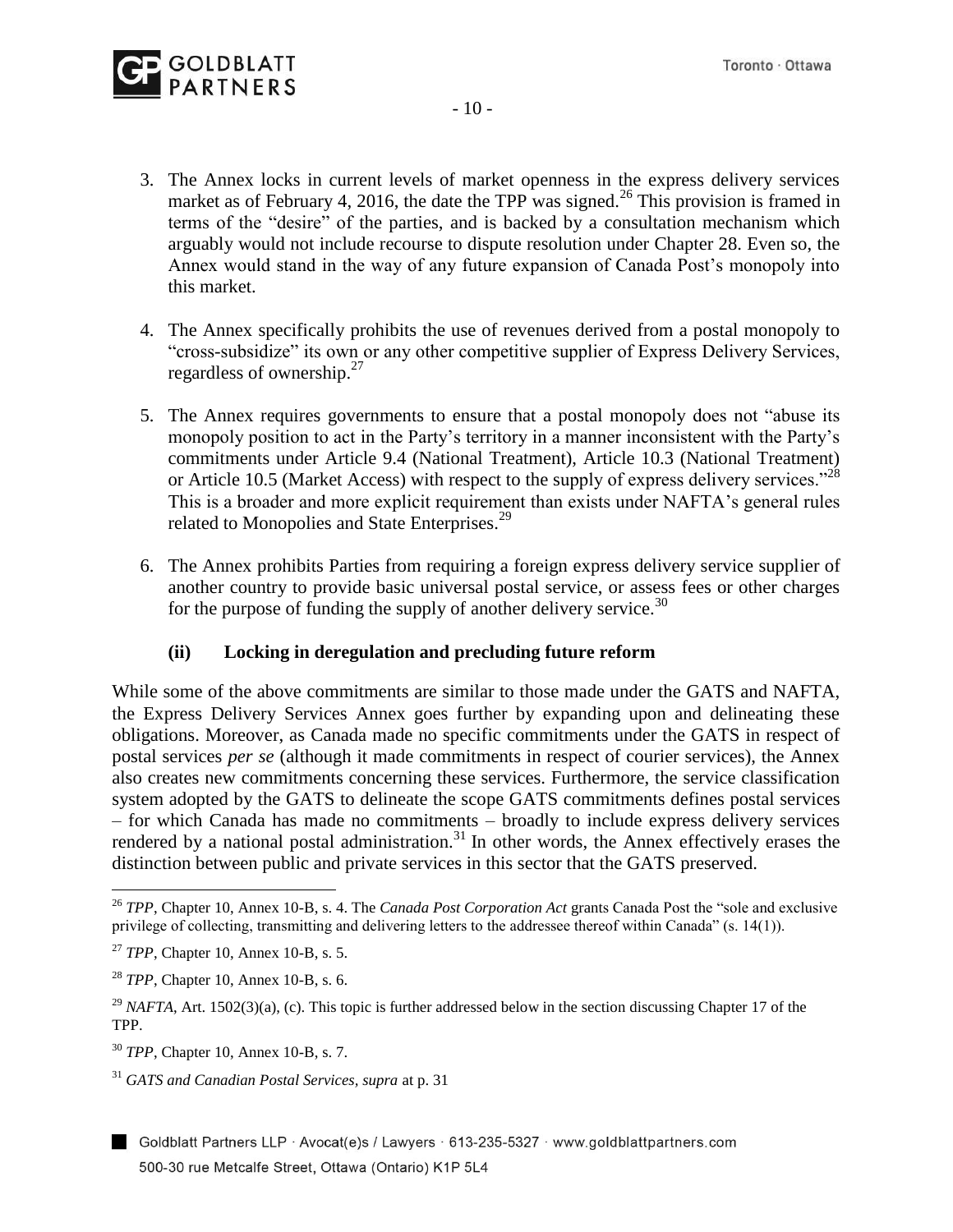

Since express delivery services are defined, in part, as excluding Canada's postal monopoly as defined in statute and regulation, any expansion of Canada Post's monopoly would arguably impinge upon market openness. For example, in 2010 the Harper government deregulated the market for outbound letter mail,<sup>32</sup> a 'reform' that was brought about through omnibus legislation. Nevertheless, because this reduction in Canada Post's mandate expanded market access for express delivery service suppliers, it would be irreversible under TPP rules.

Similarly, the prohibition on requiring a foreign express delivery service supplier to provide universal service, or paying them to do so, means that if another element of Canada's postal monopoly is abandoned, and subsequently "locked in" by the market access rule, Parliament may be unable to achieve universal service objectives through other means.

## **(iii) Can Canada Post maintain express delivery services post-TPP?**

Arguably, the most problematic elements of the Annex are those concerning crosssubsidization<sup>33</sup> and "abuse of monopoly position".<sup>34</sup> These rules directly reflect industry efforts to curtail the ability of Canada Post (as well as the postal service monopolies of other countries, including the U.S.) to integrate monopoly services (certain addressed letter mail) with express delivery services such as those of Xpresspost and Purolator. This is of particular concern in light of the importance of this integrated service model to the financial sustainability of Canada Post.

We are aware of no evidence to support the contention that Canada Post directly subsidizes its internal courier service operations, or Purolator's operations, with its letter mail monopoly revenues. However, the Annex is not necessarily limited to "direct" subsidies. The language is of subsidies *simpliciter*, which may include indirect subsidies. Actors whose interests include capturing a greater market-share of express delivery services in Canada can easily argue that by granting Purolator (and Xpresspost) access to Canada Post's infrastructure, which is itself funded by its monopoly revenues, Canada Post is indirectly subsidizing select service providers to the exclusion of others.

There is considerable debate about the precise meaning of cross-subsidization both generally and in the postal services context. Any allegation of non-compliance with TPP rules would raise complex issues about the elements of cross-subsidization and the evidence required to prove it.<sup>35</sup>

<sup>32</sup> *Canada Post Corporation Act*, RSC 1985, c C-10, s. 15; 2010, c. 12, s. 1885. Letters "intended for delivery to an addressee outside Canada" are now excluded from the exclusive privilege of CPC. There is little doubt that this change was influenced at least in part by the courier industry. See, for example, reports on lobbying by FedEx of both Canada Post and federal cabinet ministers: Barrie McKenna, "Ottawa's invite to courier business party must be in the mail", *Globe and Mail* (November 7, 2010) [online: [http://www.theglobeandmail.com/report-on-business/rob](http://www.theglobeandmail.com/report-on-business/rob-commentary/ottawas-invite-to-courier-business-party-must-be-in-the-mail/article4349159/)[commentary/ottawas-invite-to-courier-business-party-must-be-in-the-mail/article4349159/\]](http://www.theglobeandmail.com/report-on-business/rob-commentary/ottawas-invite-to-courier-business-party-must-be-in-the-mail/article4349159/).

<sup>33</sup> *TPP*, Chapter 10, Annex 10-B, s. 5.

<sup>34</sup> *TPP*, Chapter 10, Annex 10-B, s. 6.

<sup>35</sup> See e.g. Somasundram, *supra*, at pp. 189-190.

Goldblatt Partners LLP · Avocat(e)s / Lawyers · 613-235-5327 · www.goldblattpartners.com 500-30 rue Metcalfe Street, Ottawa (Ontario) K1P 5L4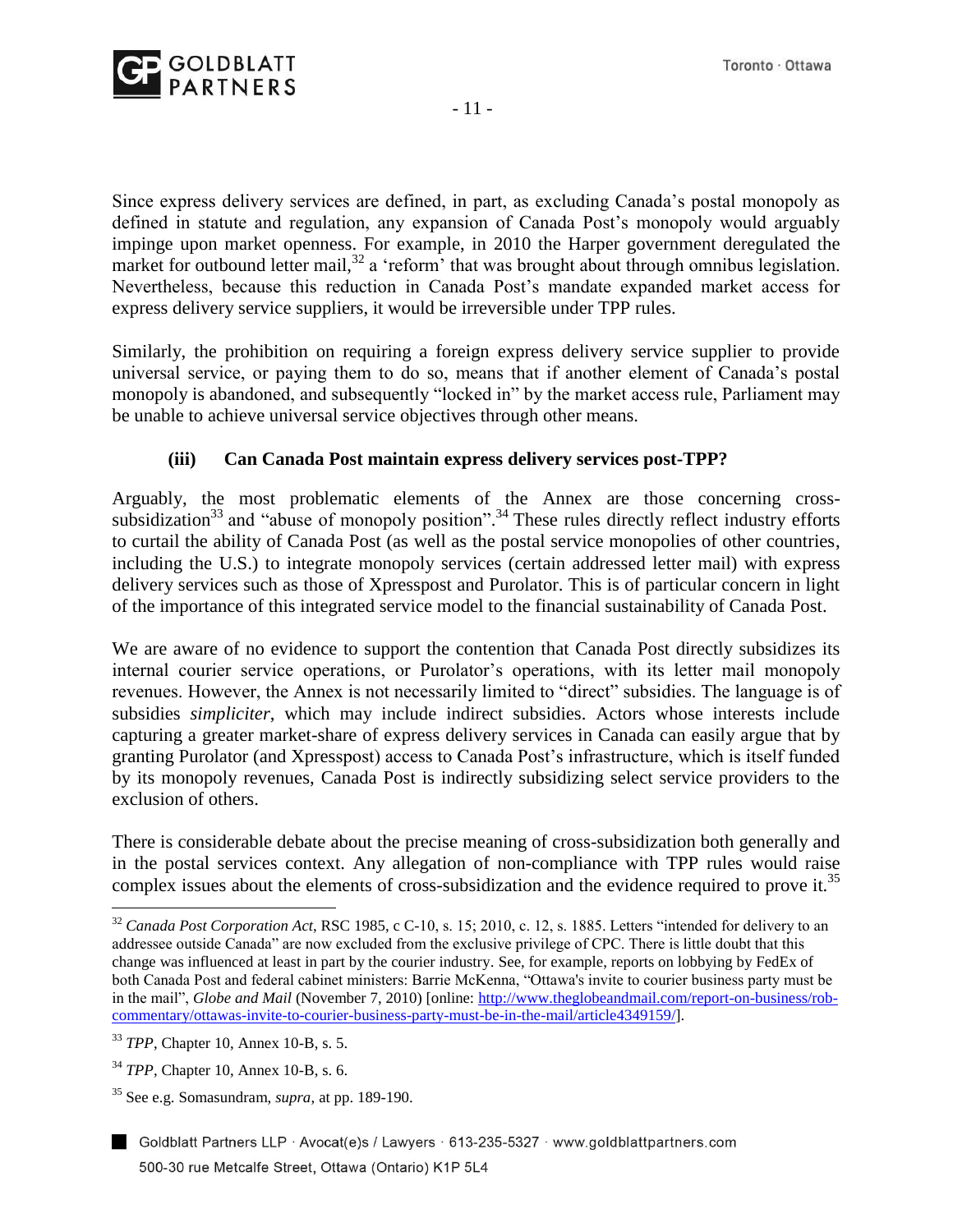

When UPS made allegations of cross-subsidization against Deutsche Post before the European Commission, they were rejected as unproven, following lengthy litigation.<sup>36</sup>

It is noteworthy that the TPP prohibition on cross-subsidization gives international expression to U.S. law as set out in the *Postal Accountability and Enhancement Act,* which prohibits the "subsidization of competitive products by market-dominant products."<sup>37</sup> UPS and FedEx have continued to invoke these provisions to allege cross-subsidization by the United States Postal Service. One recent U.S. study commissioned by UPS makes the case in a manner that would clearly apply to Canada Post. It contends that:

> Cross subsidization of the type practiced by the USPS can occur only if the USPS enjoys certain advantages over private companies. The Postal Service's advantages are ultimately based on its monopoly over letter-mail delivery, which vitally supports the USPS's vast delivery infrastructure, including some 35,600 retail offices, 211,300 vehicles, 244,365 routes, and 154 million delivery points. This network infrastructure enables the USPS to draw on the sizable economies of scale and scope created largely by its institutional investments, in order to reduce the delivery costs for its competitive products, which depend on the same offices, vehicles, routes and delivery points as letter mail. While private companies such as FedEx and UPS must cover all of their delivery costs from the revenues from their package and shipping services and products, USPS can finance some of its packagedelivery costs when it competes directly with Fedex, UPS and others through revenues from its letter mail monopoly.<sup>38</sup>

In addition to the prohibition of cross-subsidization, the requirement that governments ensure that a postal monopoly does not "abuse its monopoly position" in a manner inconsistent with National Treatment and Market Access in its supply of express delivery services, also clearly threatens the preferred access to Canada Post infrastructure that Purolator enjoys. Indeed, even the use of Canada Post infrastructure for Xpresspost services, which are supplied directly by Canada Post, could be challenged for violating these provisions.

<sup>36</sup> In *UPS Europe SA v. Commission* (Deutsche Post AG intervening) (T-175/99) [2002] All ER (D) 307 (Mar), UPS alleged that Deutsche Post was able to acquire a controlling interest in its competitor in the express market, DHL, only as a result of the revenue it obtained on its reserves services.

<sup>37</sup> Pub. L. 109-435, 120 Stat. 3198, 39 U.S.C. §3633(a)(1).

<sup>&</sup>lt;sup>38</sup> Robert J. Shapiro, "How the U.S. Postal Service Uses Its Monopoly Revenues and Special Privileges to Subsidize Its Competitive Operations" (October 2015) [Online: [http://www.sonecon.com/docs/studies/Study\\_of\\_USPS\\_](http://www.sonecon.com/docs/studies/Study_of_USPS_%20Subsidies_for_Its_Competitive_Operations-Robert_Shapiro-Sonecon-October_21_2015.pdf) Subsidies for Its Competitive Operations-Robert Shapiro-Sonecon-October 21 2015.pdf].

Goldblatt Partners LLP · Avocat(e)s / Lawyers · 613-235-5327 · www.goldblattpartners.com 500-30 rue Metcalfe Street, Ottawa (Ontario) K1P 5L4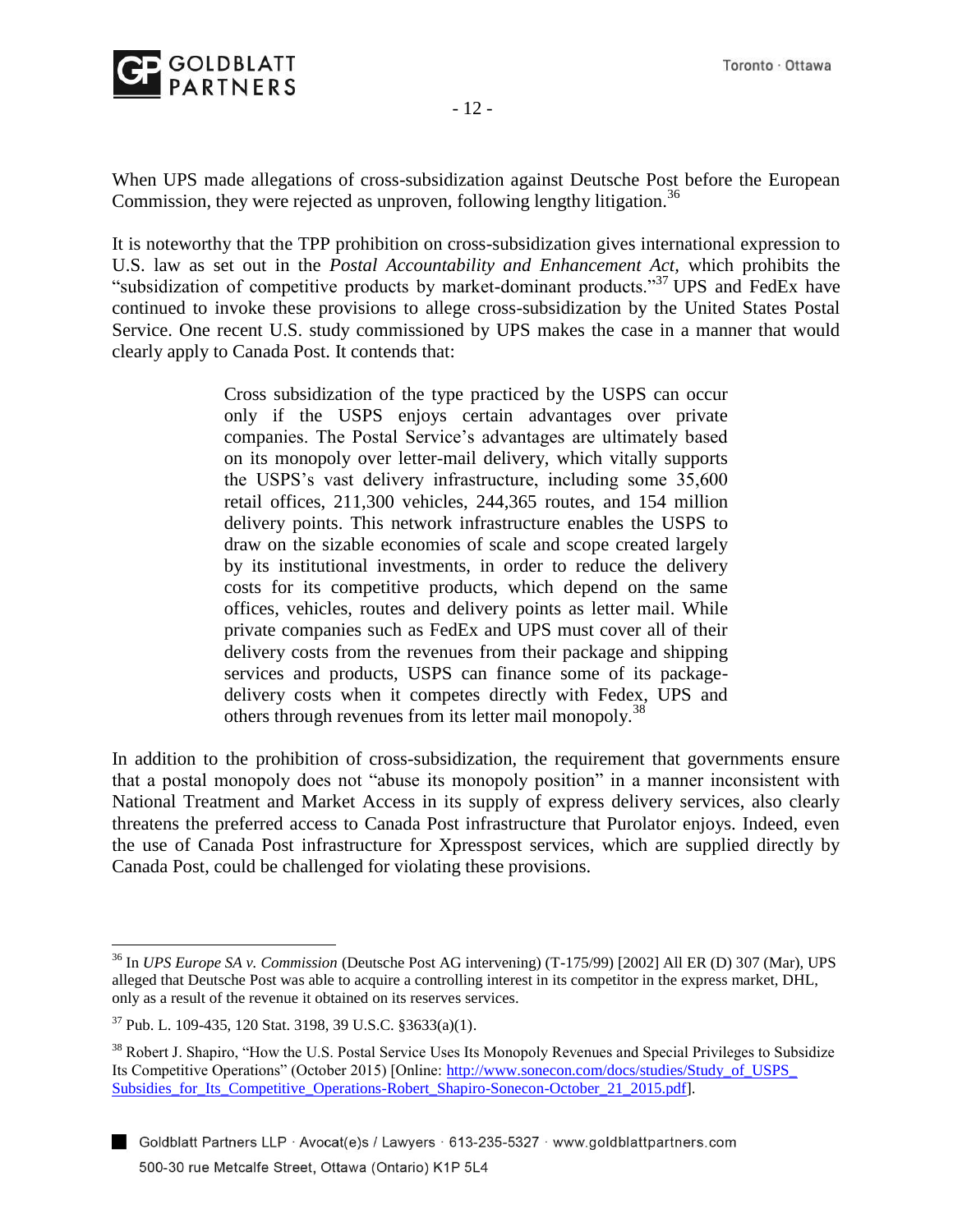

- 13 -

Of course nothing in the TPP would preclude a private courier company from leveraging any of its infrastructure to compete in related or unrelated businesses. Furthermore, and as noted, numerous independent investigations, including a 1993 investigation by the Competition Bureau and related independent study by an accounting firm,  $39$  have established that Canada Post does not "cross-subsidize" its courier services with its letter mail revenues.<sup>40</sup> However, if a broader definition of cross-subsidization is adopted by a panel interpreting the TPP, the result, unless Canada Post abandons express delivery services, would allow private courier companies like UPS to take advantage of Canada Post's letter mail infrastructure without any correlating obligation to provide universal service to Canadians, and no such universal service obligation could be required of them. This is, as noted, clearly the objective of courier industry in pushing for the Annex's rules.

### **(iv) Enforcement limited to state-to-state**

Had the panel in the *UPS v. Canada* arbitration been applying the rules in Annex 10-B, it would very likely have reached a different result on the question of exclusive access to Canada Post infrastructure.

Importantly, Chapter 10, including the Express Delivery Services Annex, is expressly exempted from the application of investor-state (as opposed to state-to-state) enforcement under the TPP, as set out in a footnote as a clarification to Article 10.2.2(a) of the Chapter.<sup>41</sup> This is important because Annex 10-B, s. 6 expressly stipulates that entities such as Canada Post must be made to comply with National Treatment, an obligation that could otherwise provide a foundation for the contention that investor-state dispute resolution is available to enforce the Annex.

However, there is no reason to be sanguine about the risk of a state-to-state dispute under TPP rules to enforce the Annex. Furthermore in any investor-state dispute concerning postal services there is little doubt that Annex 10-B would be invoked as an aid to 'interpret' the rights of private investors under TPP investment rules. While the U.S. would be unlikely to challenge an integrated service model that its own postal service relies upon, other TPP Parties with no similar domestic programs<sup>42</sup> might be prompted by the express service delivery industry to do so.

<sup>39</sup> *GATS and Canadian Postal Services, supra* at p. 26.

<sup>40</sup> United States Government Accountability Office, GAO/GGD-97-45BR *Postal Reform in Canada* (1997) at 63.

<sup>&</sup>lt;sup>41</sup> *TPP*, Chapter 10, footnote 1. "For greater certainty, nothing in this Chapter, including Annexes 10-A (Professional Services), 10-B (Express Delivery Services), and 10-C (Non-Conforming Measures Ratchet Mechanism), is subject to investor-State dispute settlement pursuant to Section B of Chapter 9 (Investment)."

 $42$  For example, New Zealand, Malaysia and Singapore have all privatized the delivery of postal services. See Zhang, *supra* at p. 382, 386-7.

Goldblatt Partners LLP · Avocat(e)s / Lawyers · 613-235-5327 · www.goldblattpartners.com 500-30 rue Metcalfe Street, Ottawa (Ontario) K1P 5L4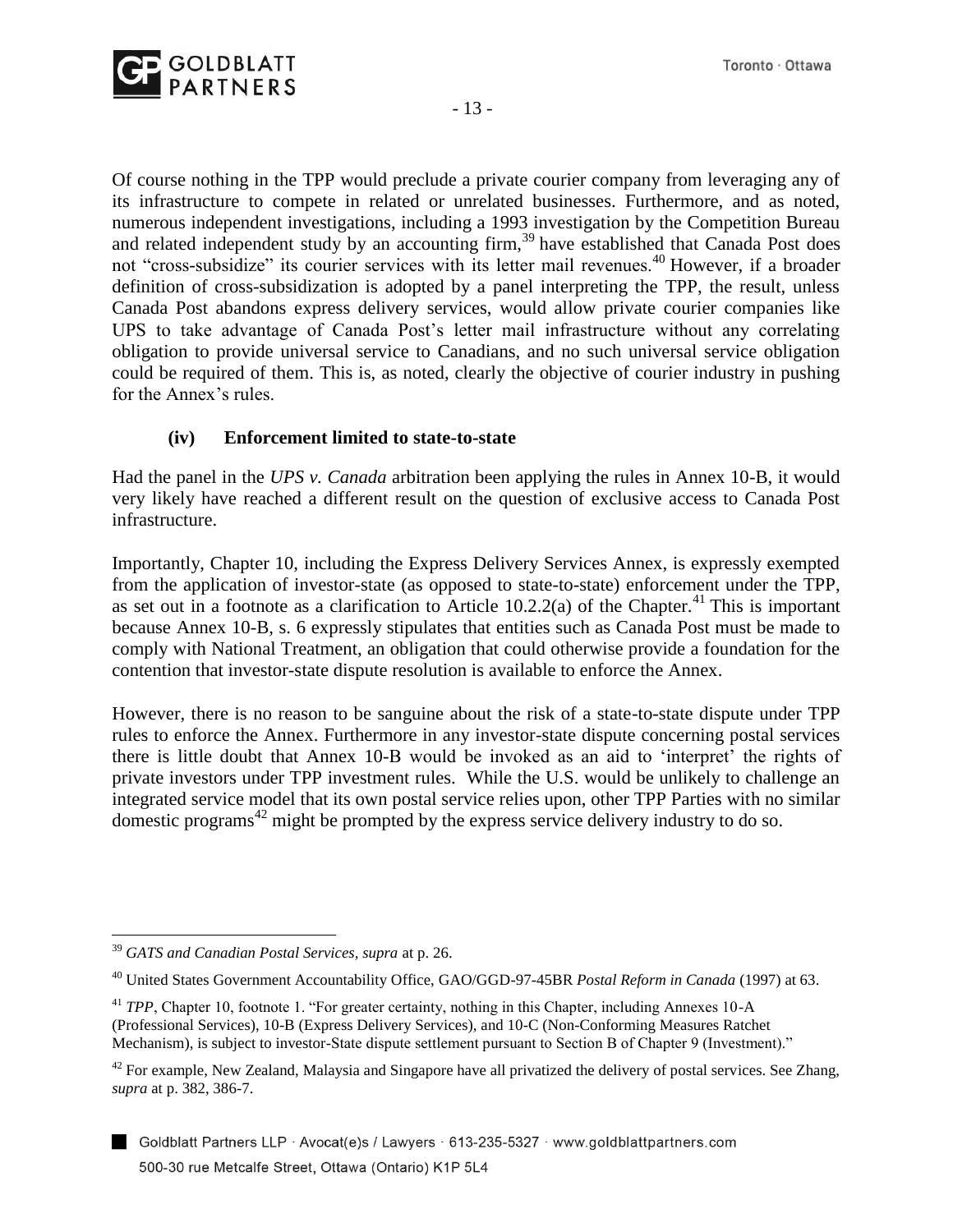

#### **D. State-Owned Enterprises and Designated Monopolies Chapter (Chapter 17)**

Chapter 17 of the TPP imposes obligations on parties to regulate how state-owned enterprises ("SOEs") and designated monopolies operate. Canada Post meets the definitions of "state owned enterprise," as well as those of a "government monopoly" and "designated monopoly" in respect to its activities in the monopoly letter market. Purolator also appears to be a SOE in consequence of Canada's indirect ownership through Canada Post.<sup>43</sup> Chapter 17 does not itself prohibit the use of SOEs or the establishment of monopolies controlled by the government.<sup>44</sup> Rather, it seeks to limit their scope and to regulate their conduct.

The applicable rules for SOEs and monopolies vary depending on their nature and functions. SOEs are subject to stricter constraints with respect to their commercial activities. Monopolies are subject to a parallel set of requirements, but which only apply to their purchase or sale of monopoly goods.

Commercial activities are defined as "activities which an enterprise undertakes with an orientation toward profit-making and which result in the production of a good or supply of a service that will be sold to a consumer in the relevant market in quantities and at prices determined by the enterprise." A footnote to this definition clarifies that activities undertaken on a cost-recovery basis do not constitute commercial activities.<sup>45</sup>

The *Canada Post Corporation Act* provides that Canada Post is to "conduct its operations on a self-sustaining financial basis".<sup>46</sup> Alone, this provision is ambiguous and can be interpreted as imposing either a commercial or a cost recovery mandate on Canada Post. However, the requirement for Canada Post to pay dividends to its shareholders<sup>47</sup> is strong evidence that Canada Post is a commercial enterprise. The fact that Canada Post also made a \$198 million after-tax profit in 2014<sup>48</sup> would also be viewed as further evidence that it was a profit-seeking entity, and thus engaged in commercial activities.

Based on the foregoing, Canada Post would be subject to the following obligations with respect to its activities:

 $43$  While the definition does not explicitly deal with indirect ownership, it does refer to situations where a Party "controls, though ownership interests, the exercise of more than 50 percent of the voting rights" of the enterprise in question. The language is arguably broad enough to encompass Canada's indirect ownership of Purolator.

<sup>44</sup> *TPP*, Art. 17.2.9.

<sup>45</sup> *TPP,* Chapter 17, footnote 1.

<sup>46</sup> *Canada Post Corporation Act*, R.S.C. 1985, c. C-10, s. 5(2)(b) ["*CPCA*"].

<sup>47</sup> *CPCA*, s. 27.4.

<sup>48</sup> Canada Post Corporation, *2014 Annual Report (Financial Performance)* at 41 [Online: https://www.canadapost.ca/cpo/mc/assets/pdf/aboutus/annualreport/2014 ar financial en.pdf].

Goldblatt Partners LLP · Avocat(e)s / Lawyers · 613-235-5327 · www.goldblattpartners.com 500-30 rue Metcalfe Street, Ottawa (Ontario) K1P 5L4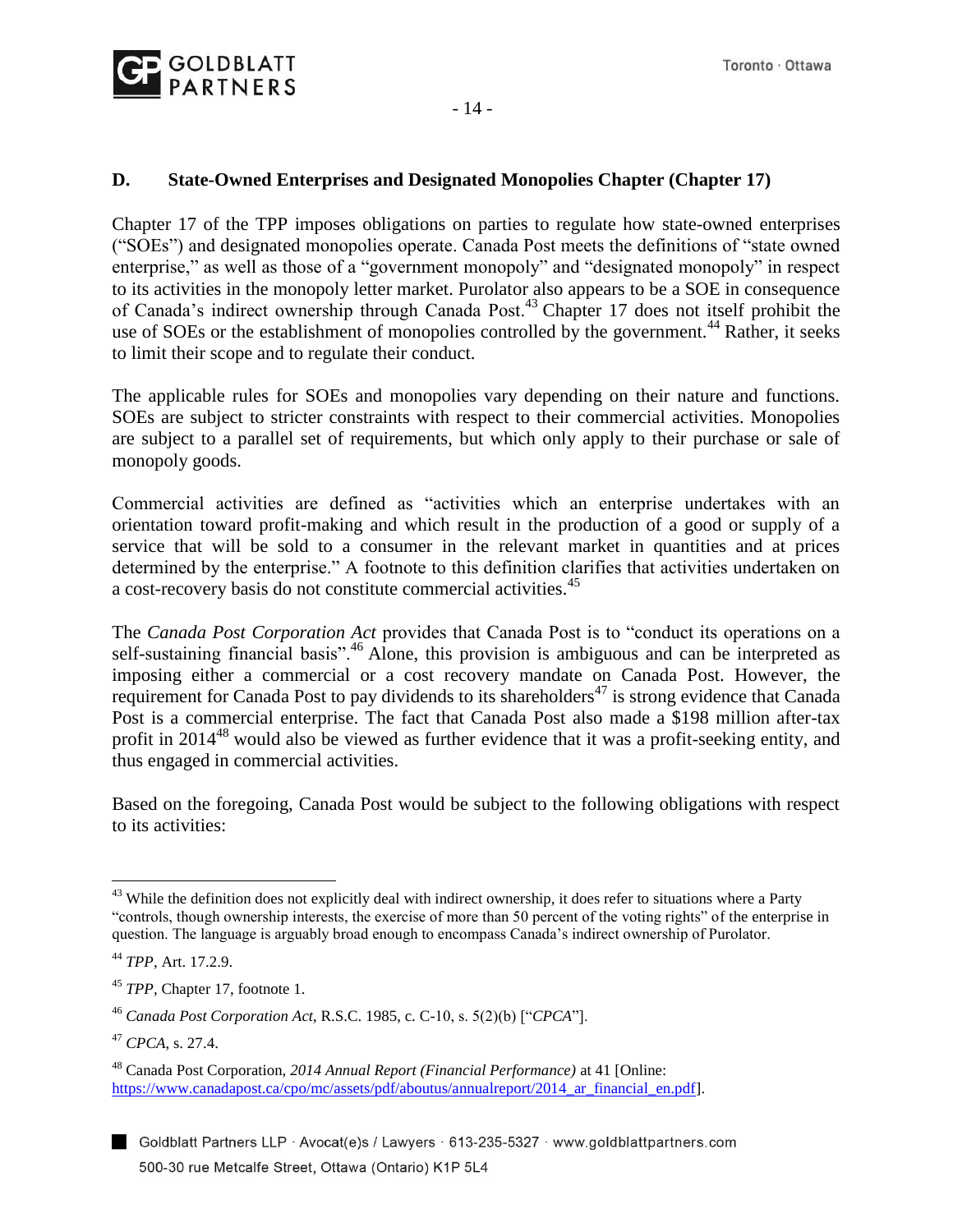

- refraining from using its monopoly position in the letter-delivery market to engage directly or indirectly – including through its subsidiaries – in anticompetitive practices in a non-monopolised market (e.g. parcel delivery) that negatively affects trade or investment between TPP Parties:
	- when engaging in commercial activities, acting in accordance with commercial considerations, except to fulfill any terms of its public service mandate (i.e. letter mail delivery); $50$
- when engaging in commercial activities, according to enterprises or investments of other parties treatment that is no less favorable than is gives to domestic or any other foreign enterprise or investment with respect to purchases of any good or service;  $51$
- when engaging in commercial activities or the sale of monopoly services (letter mail delivery), according to enterprises or investments of other parties treatment that is no less favourable than is given to domestic or any other foreign enterprise or investment with respect to the sale of any good or service, including its monopoly service.<sup>52</sup>

For the purposes of this Chapter, the "commercial considerations" requirement is defined to mean:

> price, quality, availability, marketability, transportation, and other terms and conditions of purchase or sale; or other factors that would normally be taken into account in the commercial decisions of a privately owned enterprise in the relevant business or industry: $53$

The rules set out in Chapter 17 largely mirror the NAFTA's chapter on "Competition Policy, Monopolies and State Enterprises" but are more expansive and impose new constraints on the way in which Canada Post may carry out its mandate. These differences are:

 The NAFTA rules impose commercial consideration obligations on monopolies, but not on SOEs. Thus TPP rules go further by imposing constraints on the operations of both Purolator and Canada Post in providing non-monopoly services.<sup>54</sup>

<sup>49</sup> *TPP*, Art. 17.4(2)(d).

<sup>50</sup> *TPP*, Art. 17.4.1(a).

<sup>51</sup> *TPP*, Art. 17.4.1(b).

<sup>52</sup> *TPP*, Arts. 17.4.1(c), 17.4.2(c).

<sup>53</sup> *TPP*, Art. 17.1, *s.v.* "commercial considerations".

<sup>54</sup> Compare *NAFTA*, Art. 1502(3)(b) with *TPP*, Arts. 17.4.1(a), 17.4.2(a).

Goldblatt Partners LLP · Avocat(e)s / Lawyers · 613-235-5327 · www.goldblattpartners.com 500-30 rue Metcalfe Street, Ottawa (Ontario) K1P 5L4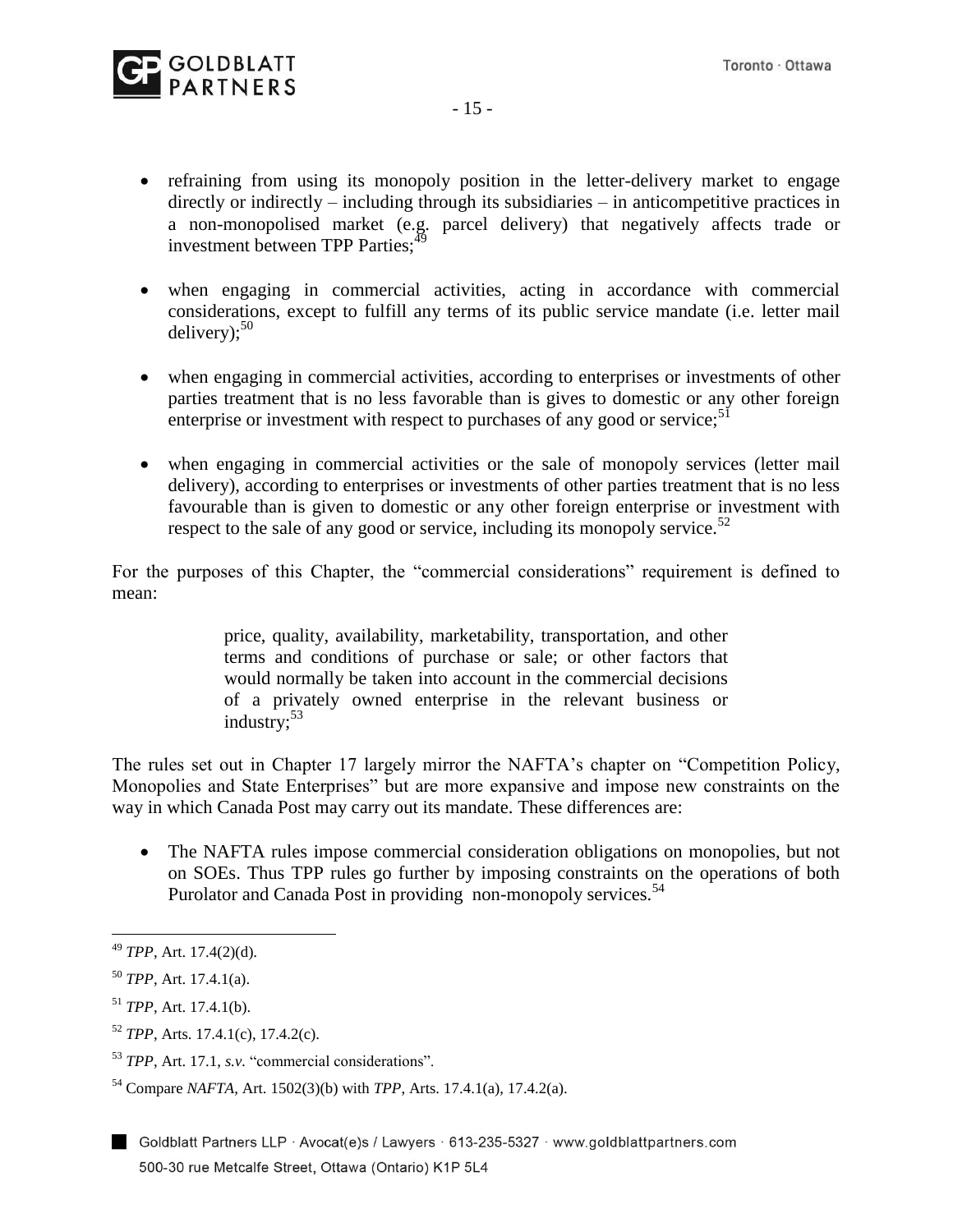

- The non-discrimination rules applicable to SOEs are broader under the TPP than under NAFTA. NAFTA only prohibits discriminatory treatment with respect to the *sale* of goods and services, and applies only with respect to the investments of investors of foreign parties.<sup>55</sup> The TPP covers both the purchase and sale of goods and services, and also applies to the treatment of foreign enterprises, even if they are not investments in Canada.<sup>56</sup> While NAFTA would not regulate how SOEs purchase goods or services from foreign enterprises, the TPP does.
- The prohibition against abuse of monopoly positions is broader under the TPP than under NAFTA. NAFTA prohibits abuse of monopoly positions in non-monopolised markets that have the effect of adversely affecting the investment of an investor of a foreign Party.<sup>57</sup> The TPP rules cover negative impacts on trade or investment between parties generally.<sup>58</sup> The breadth of the phrase "negatively affect trade or investment between the Parties" opens the door to a much broader array of complaints and challenges than would be permitted under NAFTA rules.

In addition, Article 17.6 sets out a novel and expansive prohibition on "non-commercial assistance" ("NCA") that adversely affects the interests of another Party, which has no parallel in NAFTA or the GATS. Generally speaking, Canada Post's activities as an SOE would not engage these provisions because "[a] service supplied by a state-owned enterprise of a Party within that Party's territory shall be deemed to not cause adverse effects".<sup>59</sup> Absent adverse effects, the NCA rules do not apply. However, a footnote to the Chapter states that the above-quoted test "shall not be construed to apply to a service that is itself a form of non-commercial assistance." As discussed below, some aspects of Canada Post's relationship with Purolator could well meet the definition of non-commercial assistance, and thus engage the NCA provisions.

NCA has two components.<sup>60</sup> First, it must be "assistance to a state-owned enterprise". Second the assistance must be given "by virtue of that state-owned enterprise's government ownership and control".

For the purposes of this definition, "assistance" includes "services other than general infrastructure on terms more favourable than those commercially available to that enterprise". Access to Canada Post's sales, collection and distribution facilities is certainly access to *its*

<sup>55</sup> *NAFTA*, Art. 1503(3).

<sup>56</sup> *TPP*, Art. 17.4.1(b), (c).

<sup>57</sup> *NAFTA*, Art. 1502(3)(d).

<sup>58</sup> *TPP*, Art. 17.4.2(d).

<sup>59</sup> *TPP*, Art. 17.6.4.

<sup>60</sup> *TPP*, Art. 17.1, *s.v.* "non-commercial assistance".

Goldblatt Partners LLP · Avocat(e)s / Lawyers · 613-235-5327 · www.goldblattpartners.com 500-30 rue Metcalfe Street, Ottawa (Ontario) K1P 5L4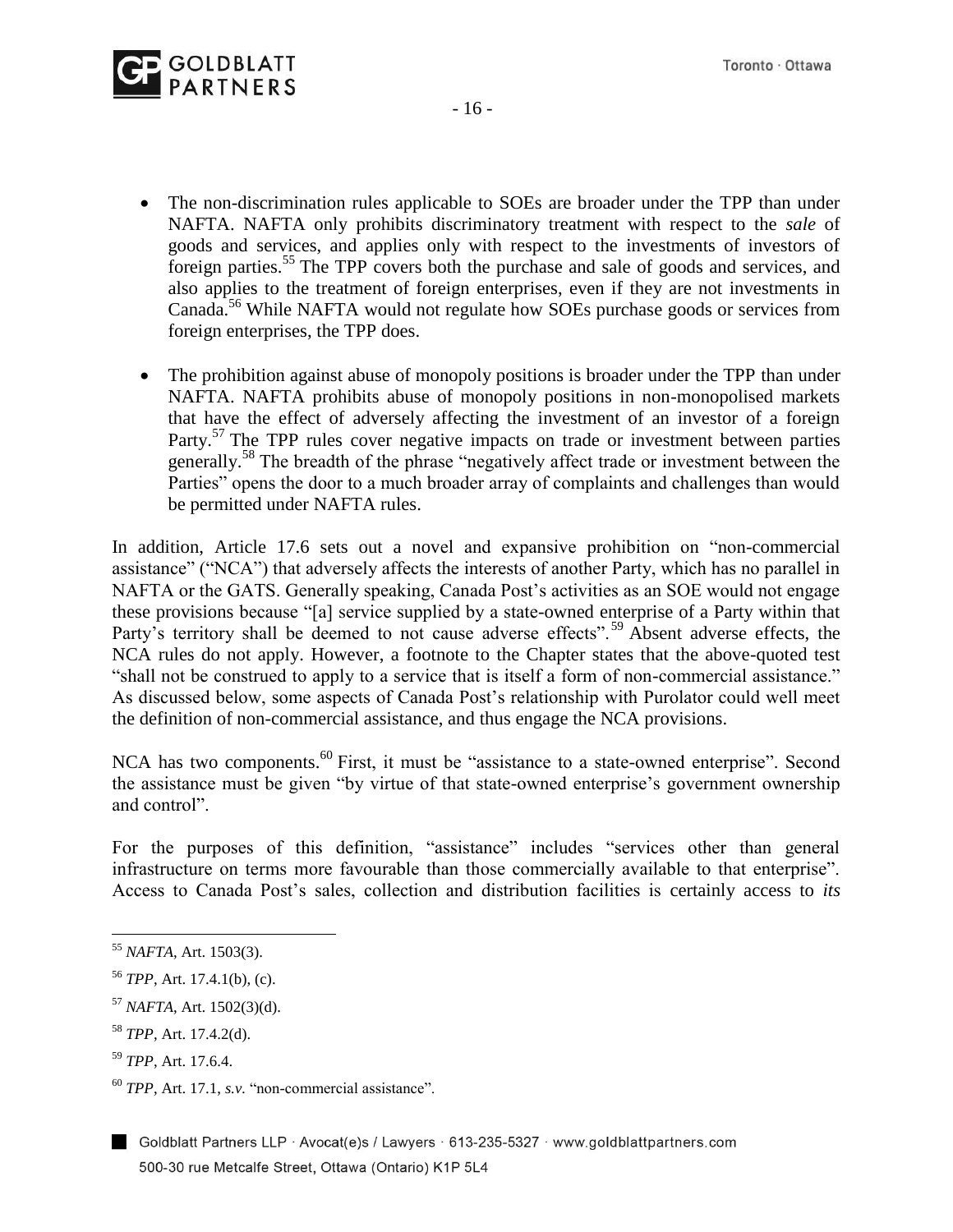

infrastructure. The question is whether those facilities could also be considered *general*  infrastructure. The term is not defined in the TPP, but it is most likely to mean infrastructure for general societal use such as highway or municipal water systems, and not specialized infrastructure such as that used exclusively by Canada Post to deliver letters and packages.<sup>61</sup> Therefore, there is a real risk that granting Purolator access to Canada Post's facilities would be considered a prohibited form of "assistance" for the purpose of the NCA rules.

With respect to the second component of non-commercial assistance, the phrase "by virtue of that state-owned enterprise's government ownership and control", is defined to mean:

> (i) the Party or any of the Party's state enterprises or state-owned enterprises **explicitly limits access to the assistance to any of its state-owned enterprises**;

> (ii) the Party or any of the Party's state enterprises or state-owned enterprises provides assistance which is predominately used by the Party's state-owned enterprises;

> (iii) the Party or any of the Party's state enterprises or state-owned enterprises provides a disproportionately large amount of the assistance to the Party's state-owned enterprises; or

> (iv) the Party or any of the Party's state enterprises or state-owned enterprises otherwise favours the Party's state-owned enterprises through the use of its discretion in the provision of assistance;

[emphasis added]

Because Canada Post does not grant access to its infrastructure to entities other than other SOEs, e.g. Purolator (and arguably Xpresspost), this second component of the NCA test would also be satisfied.

Chapter 17 also requires Parties to ensure that their SOEs do not provide NCA to other SOEs in a manner that has "adverse effects on the interests of another Party" with respect to, *inter alia* "the supply of a service by the state-owned enterprise from the territory of the Party into the territory of another Party".<sup>62</sup> This provision could easily be read to cover assistance granted by Canada Post to Purolator with respect to Purolator's international delivery activities. If another party could establish that the effect of granting Purolator access to Canada Post infrastructure for the purpose of international shipping had the effect of displacing or impeding like service suppliers

<sup>&</sup>lt;sup>61</sup> It would, however, include Canadian customs services that the private couriers frequently complain gives special treatment to Canada Post.

<sup>62</sup> *TPP*, Art. 17.6.2(b).

Goldblatt Partners LLP · Avocat(e)s / Lawyers · 613-235-5327 · www.goldblattpartners.com 500-30 rue Metcalfe Street, Ottawa (Ontario) K1P 5L4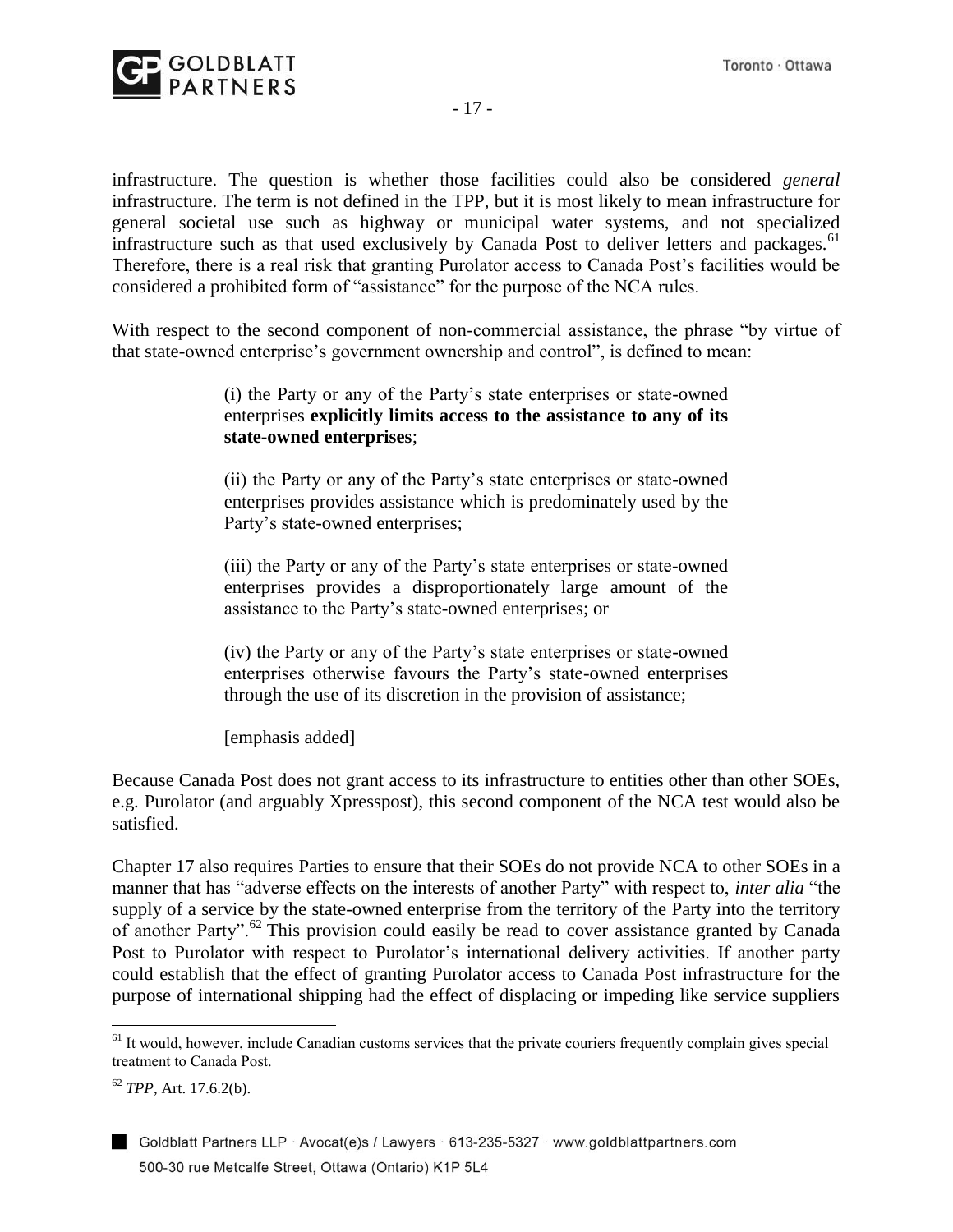

in the foreign market, or significant price undercutting, suppression, depression or loss of sales, <sup>63</sup> then a violation of the NCA rules would be established.

The TPP contains a grandfathering provision, which deems NCA that was provided prior to the signing of the agreement or for three years thereafter not to cause adverse effects.<sup>64</sup> This would delay any complaints about a violation of the NCA rules, but ultimately Canada may have to confront a challenge under this heading if it continues to carry on its current business practice.

Finally, it is worth noting that Chapter 17 also imposes several transparency obligations on Canada, including the requirement to furnish certain forms of information respecting SOEs and designated monopolies either proactively or on request.<sup>65</sup>

# **(i) Chapter 17 would create a powerful tool for** *states* **to attack Canada Post**

While Chapter 15 of NAFTA contains some comparable obligations, Chapter 17 of the TPP imposes a much more robust and categorical requirement of "non-discriminatory treatment and commercial considerations". Any exceptions to these requirements, either for state-owned enterprises or for designated monopolies, are narrow and limited.

In light of the universal service mandate of Canada Post, which includes numerous goals ranging from affordability to universal geographic coverage, it is clear that Canada Post does not limit itself to "commercial considerations" in all its decisions, whether within the scope of its letter monopoly or without. However, to the extent that Canada Post's decisions privilege certain companies over others, or advance non-commercial policy objectives with respect to any of its non-monopoly activities, they are vulnerable to attack under Chapter 17.

As compared to the GATS regime where Canada has made no commitments for postal services, which are broadly defined under that Agreement, Chapter 17 would, subject to some exceptions, apply National Treatment and 'abuse of monopoly' rules to core letter mail delivery services.

None of the provisions in Chapter 17 of the TPP are directly subject to ISDS procedures. While the actions of state enterprises and monopolies may be subject to ISDS procedures under the Investment Chapter wherever they are exercising delegated governmental authority (discussed in the following section), the commercial decisions of such entities may only be challenged by states under Chapter 17.

 $\overline{a}$ <sup>63</sup> *TPP,* Art. 17.7(1)(d),(e).

<sup>64</sup> *TPP*, Art. 17.7.5.

Goldblatt Partners LLP · Avocat(e)s / Lawyers · 613-235-5327 · www.goldblattpartners.com 500-30 rue Metcalfe Street, Ottawa (Ontario) K1P 5L4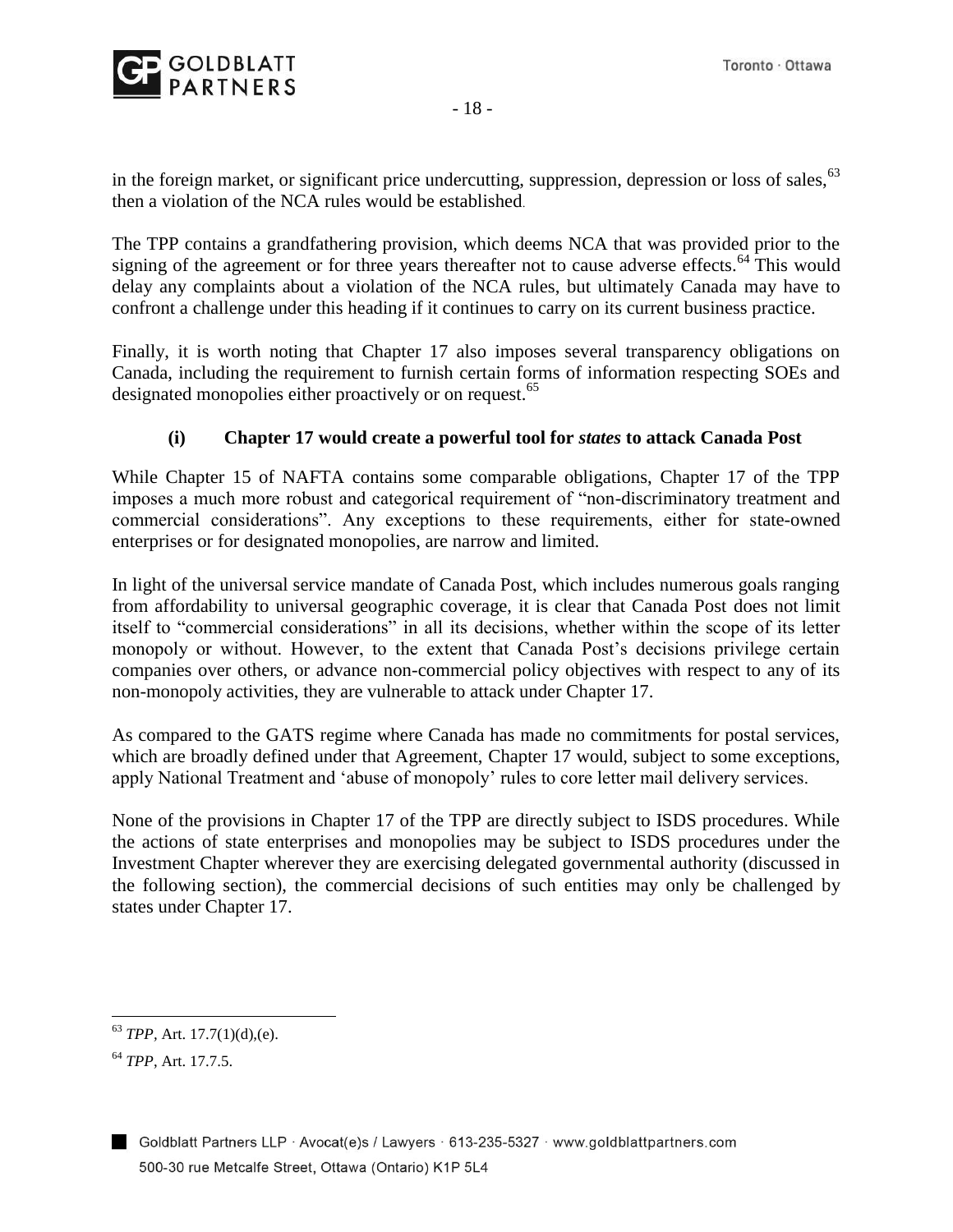# **E. Investment Chapter (Chapter 9)**

Like NAFTA's Chapter 11, the TPP's Investment Chapter includes both substantive obligations in respect of the treatment of foreign investments and investors (including national treatment, most favoured nation treatment, minimum standard of treatment and compensation for expropriation), as well as its own enforcement mechanism authorizing private investors to bring claims against states (i.e. investor-state dispute resolution or ISDS).

As noted and described more fully below, UPS previously invoked similar rules under NAFTA in an attempt to dismantle Canada Post's integration of letter mail and express delivery services. Canada was able to overcome this challenge not on the merits, but rather by persuading the majority of the arbitration panel that the dispute was not amenable to ISDS procedures because the measures at issue were commercial decisions made by Canada Post that could only be challenged under Chapter 11 by another Party (the U.S. or Mexico) not by a private investor like UPS. While this reasoning may be persuasive, it would not bind future arbitration panels interpreting the TPP, which could well adopt the reasons of the dissenting arbitrator in *UPS* and find that the investment rules apply to decisions of Canada Post, notably to grant Purolator privileged access to its infrastructure.

Moreover, the very possibility of another investor-state claim could have a chilling effect on future decisions of the Canadian government and/or Canada Post in respect of postal services. In addition, ISDS procedures can be invoked to challenge decisions of the Canadian government affecting investments or investors, such as any attempt to expand Canada Post's mandate, which would provide a powerful disincentive to consider any such reform.

### **(i) Key provisions**

TPP investment rules impose a series of obligations on Canada with respect to the treatment of foreign investments and investors in Canada. These rules, which are common to modern investment treaties, include national treatment,  $66$  most favoured nation treatment,  $67$  minimum standard of treatment,<sup>68</sup> and compensation for expropriation.<sup>69</sup>

Similar to NAFTA's Chapter 11, the TPP's Investment Chapter also includes its own enforcement mechanism, namely investor-state dispute settlement ("ISDS"), which gives private investors the right to bring claims directly against Canada.<sup>70</sup> Decisions by arbitrators appointed under ISDS rules are binding and enforceable against Canada.

<sup>66</sup> *TPP*, Art. 9.4.

<sup>67</sup> *TPP*, Art. 9.5.

<sup>68</sup> *TPP*, Art. 9.6.

<sup>69</sup> *TPP*, Art. 9.7.

<sup>70</sup> *TPP,* Ch. 9, Section B: Investor-State Dispute Settlement (Arts. 9.18-9.30).

Goldblatt Partners LLP · Avocat(e)s / Lawyers · 613-235-5327 · www.goldblattpartners.com 500-30 rue Metcalfe Street, Ottawa (Ontario) K1P 5L4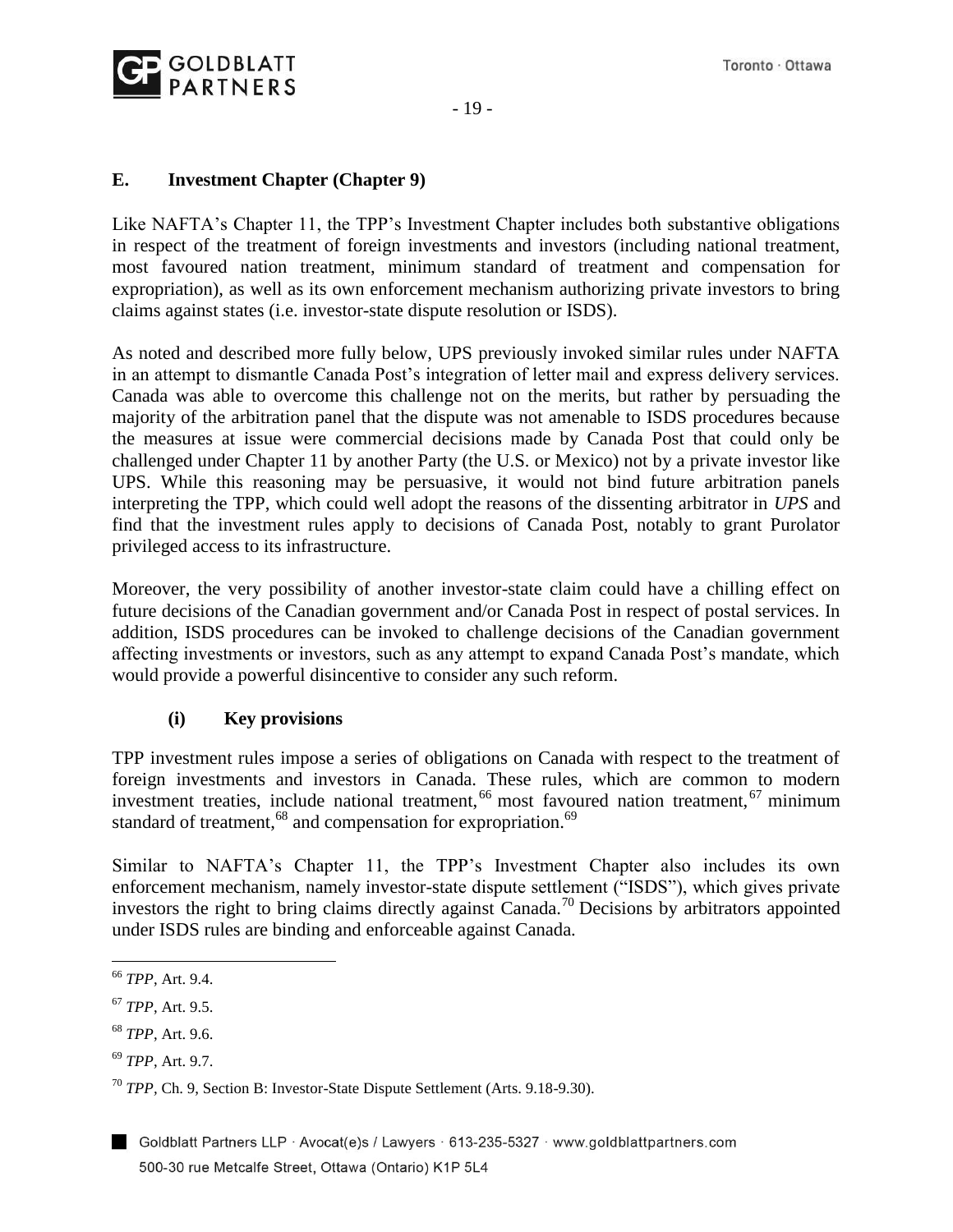

The obligations under the Investment Chapter apply to measures adopted and maintained by Canada as a Party to the TPP, *as well as* to measures adopted and maintained by "any person, including a state enterprise or any other body, when it exercises any governmental authority delegated to it."<sup>71</sup> In other words, Chapter 9 applies to the actions of Canada Post but only when it is exercising "delegated" "governmental authority". The rationale is to prevent states from evading their obligations under investment rules by delegating authority to entities that can act in the place of the state.

#### **(ii) The reasoning of the majority in** *UPS v. Canada* **would protect Canada Post against investor-state claims, but it is not binding**

NAFTA's Chapter 11 operates in a similar fashion. The investment rules in NAFTA (as in the TPP) generally apply only to "measures adopted or maintained by a Party".<sup>72</sup> However, under NAFTA, "state enterprises" and "monopolies" are also subject to the investment rules in Chapter 11 whenever they exercise "any regulatory, administrative or other governmental authority that the Party has delegated to it."<sup>73</sup> This is broadly analogous to the application rules in the TPP's Investment Chapter (which apply to "any person, including a state enterprise or any other body, when it exercises any governmental authority delegated to it").

As a preliminary matter, the panel in *UPS v. Canada* rejected UPS's argument that actions of Canada Post amounted to actions of the Government of Canada, finding that while Canada Post "may be seen as part of the government system, broadly conceived," $\bar{7}$ <sup>4</sup> its actions "are not in general actions of Canada which can be attributed to Canada as a 'Party'."<sup>75</sup>

The more serious issue was whether Canada Post's actions could be construed as an exercise of delegated governmental authority and therefore subject to a claim for damages by UPS under NAFTA's ISDS procedures. On this question, the majority and dissent disagreed. The majority of the three-member panel found that the actions of Canada Post being challenged by UPS – and in particular its decision to grant Purolator privileged access to its infrastructure – were not exercises of delegated governmental authority, but rather, were exercises of rights and powers

 $\overline{a}$ 

<sup>75</sup> *UPS v. Canada,* para. 62.

<sup>71</sup> *TPP*, Art. 9.2.2(b).

<sup>72</sup> Chapter 11 of NAFTA applies to "measures adopted or maintained by a Party" (*NAFTA,* Art. 1101(1)).

<sup>&</sup>lt;sup>73</sup> See *NAFTA*, Art. 1116(1), which authorizes investors to submit investor-state claims in respect of conduct by monopolies or state enterprises, pursuant to Arts. 1502(3) or 1503(2) in the Competition Policy, Monopolies and State Enterprises Chapter. Unlike NAFTA's Chapter 11, the TPP's Investment Chapter would directly apply to Canada Post (see Art. 9.2.2(b). However, the effect on monopolies and state enterprises (including Canada Post) is similar, because, as under the TPP, Arts. 1502(3) and 1503(2) under NAFTA require Parties to ensure that monopolies and state enterprises comply with the investment rules when exercising delegated governmental authority.

<sup>74</sup> *UPS v. Canada,* para. 57.

Goldblatt Partners LLP · Avocat(e)s / Lawyers · 613-235-5327 · www.goldblattpartners.com 500-30 rue Metcalfe Street, Ottawa (Ontario) K1P 5L4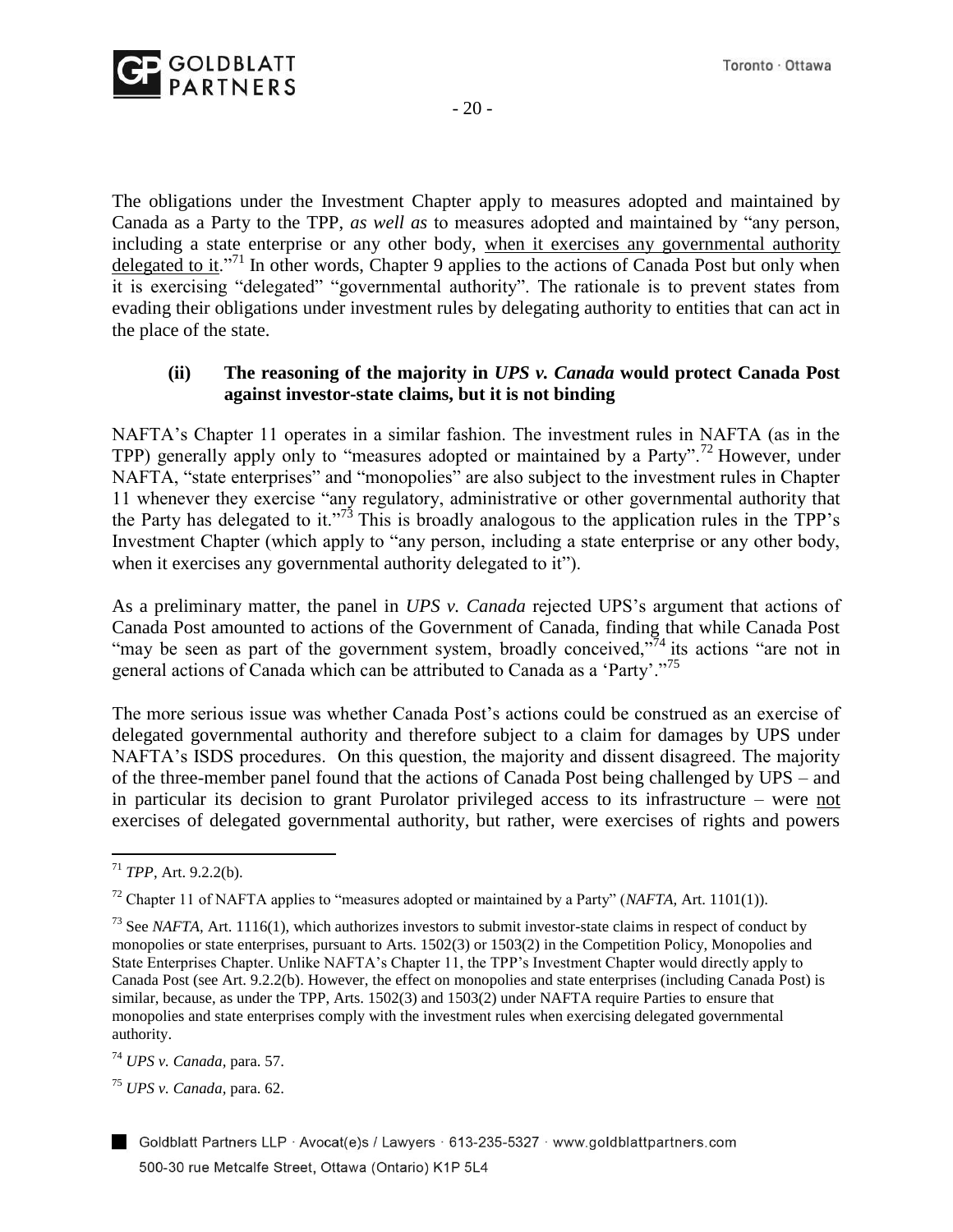

Canada Post enjoyed as a corporation,<sup>76</sup> In other words, they were commercial decisions not regulatory ones. Accordingly, the investment rules simply did not apply.

However, the dissenting opinion, authored by Dean Ronald Cass of the Boston University School of Law – a prominent international arbitrator and former Vice Chairman and Commissioner of the U.S. International Trade Commission – read the language of delegated governmental authority more broadly, and found that Canada indeed violated certain investment rules.<sup>77</sup> Among other things, he concluded,

> The decision by Canada Post to grant preferences to Purolator is not in the nature of a decision to purchase or sell a product. It is not a decision respecting the price of Canada Post's own delivery products or of Canada Post's purchase of materials to create stamps or packaging. […] Instead, it is a decision to approve a relatively complex commercial transaction – one undertaken between Canada Post and Purolator respecting the access Purolator will have to Canada Post facilities – and the simultaneous decision not to approve a similar transaction affecting similar arrangements between Canada Post and UPS Canada. The latter decision was taken despite efforts by UPS to obtain access to Canada Post's infrastructure on terms comparable to those granted to Purolator and despite an announced preference by the government that Canada Post explore additional access agreements similar to that granted to Purolator. […] These decisions are not the everyday sort of decision on matters such as product pricing that was removed from the ambit of delegated governmental authority. They were approvals – or refusals to approve – commercial transactions of a very different kind than those subject to the other parts of Chapter 15 that Canada says should govern here.<sup>78</sup>

Following the majority of the NAFTA panel, the Investment Chapter of the TPP would not apply to the *commercial* decisions of Canada Post, including its dealings with Purolator. However, that decision is not binding, and a panel interpreting the TPP could adopt the reasoning of the dissenting Professor Cass. As noted however, while the UPS claim was considered beyond the reach of ISDS because the Canada Post decisions at issue were commercial in nature, those same decisions could readily have been challenged by another NAFTA State Party for offending NAFTA rules concerning state enterprises and monopolies, and/or cross-border services.

<sup>76</sup> *UPS v. Canada,* paras. 64-79. Specifically, the decisions of CPC relating to the use of its infrastructure by Purolator and by its own courier services are not made in the exercise of "governmental authority": para. 78.

<sup>77</sup> *UPS v. NAFTA,* paras. 170-190.

<sup>78</sup> *UPS v. NAFTA,* para. 188.

Goldblatt Partners LLP · Avocat(e)s / Lawyers · 613-235-5327 · www.goldblattpartners.com 500-30 rue Metcalfe Street, Ottawa (Ontario) K1P 5L4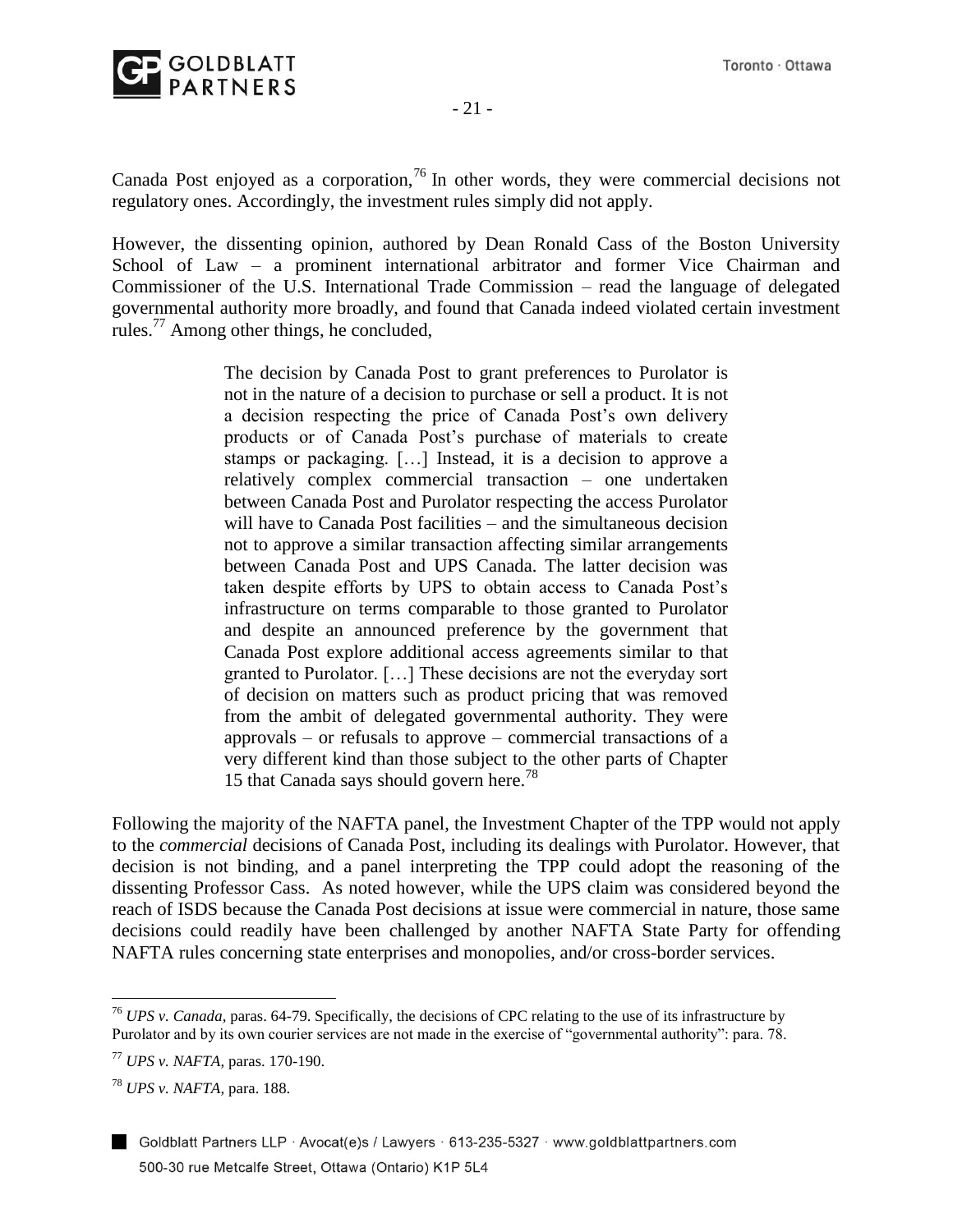- 22 -

The unprecedented and irreversible expansion of ISDS rules under the  $TPP^{79}$  – which expands the scope of investor-state rules beyond NAFTA's Chapter 11 and similar free trade deals with Chile and Peru - would make Canada vulnerable to such claims by investors in additional countries at a time when countries are increasingly rejecting the conventional ISDS model that would be entrenched in the TPP.<sup>80</sup>

## **F. Canada's Failure to Include Adequate Reservations**

The TPP permits parties to enter reservations that exempt specific existing non-conforming measures (Annex I reservations) or entire specified sectors (Annex II reservations) from the operation of many of the Agreement's substantive provisions. Canada also had an opportunity to negotiate reservations from Chapter 17 to be listed in Annex V.

As noted above, Canada maintains an Annex II reservation with respect to cultural industries that would protect Canada Post's Publication Assistance Program. No other reservation entered by Canada appears to protect Canada Post's operations.

This stands in stark contrast with broad reservations maintained by other parties that are designed to protect their own postal services.

For example, in its Annex II, "Japan reserves the right to adopt or maintain any measure relating to investments in or the supply of... postal services in Japan."<sup>81</sup> In its Annex II, "Singapore" reserves the right to adopt or maintain any measure relating to Public Postal Licensee(s)."<sup>82</sup> In both cases, the substantive national treatment rules in Chapters 9 and 10 – amongst others – are expressly ousted from applying to their postal services.

Canada's approach to the TPP also contrasts with that it took in CETA, where it made this Annex I reservation against Market Access.

*Sector: Postal Services*

*Sub-Sector: Postal services, mail transportation by any mode of transport. Industry Classification: CPC 7511, 7321, 71124, 71235 Type of Reservation: Market Access*

 $\overline{a}$  $79$  To include disputes concerning "investment agreements" under Article 9.18.1(a)(i)(C) and those concerning "Minimum Standard of Treatment" requirements in respect of financial services under Article 11.2.2(a).

<sup>80</sup> Janyce McGregor, *EU quietly asks Canada to rework trade deal's thorny investment clause*, CBC News [Online: http://www.cbc.ca/news/politics/canada-europe-trade-isds-ceta-1.3412943].

<sup>81</sup> *TPP*, Annex II (Japan), No. 2.

<sup>82</sup> *TPP,* Annex II (Singapore), No. 21.

Goldblatt Partners LLP · Avocat(e)s / Lawyers · 613-235-5327 · www.goldblattpartners.com 500-30 rue Metcalfe Street, Ottawa (Ontario) K1P 5L4